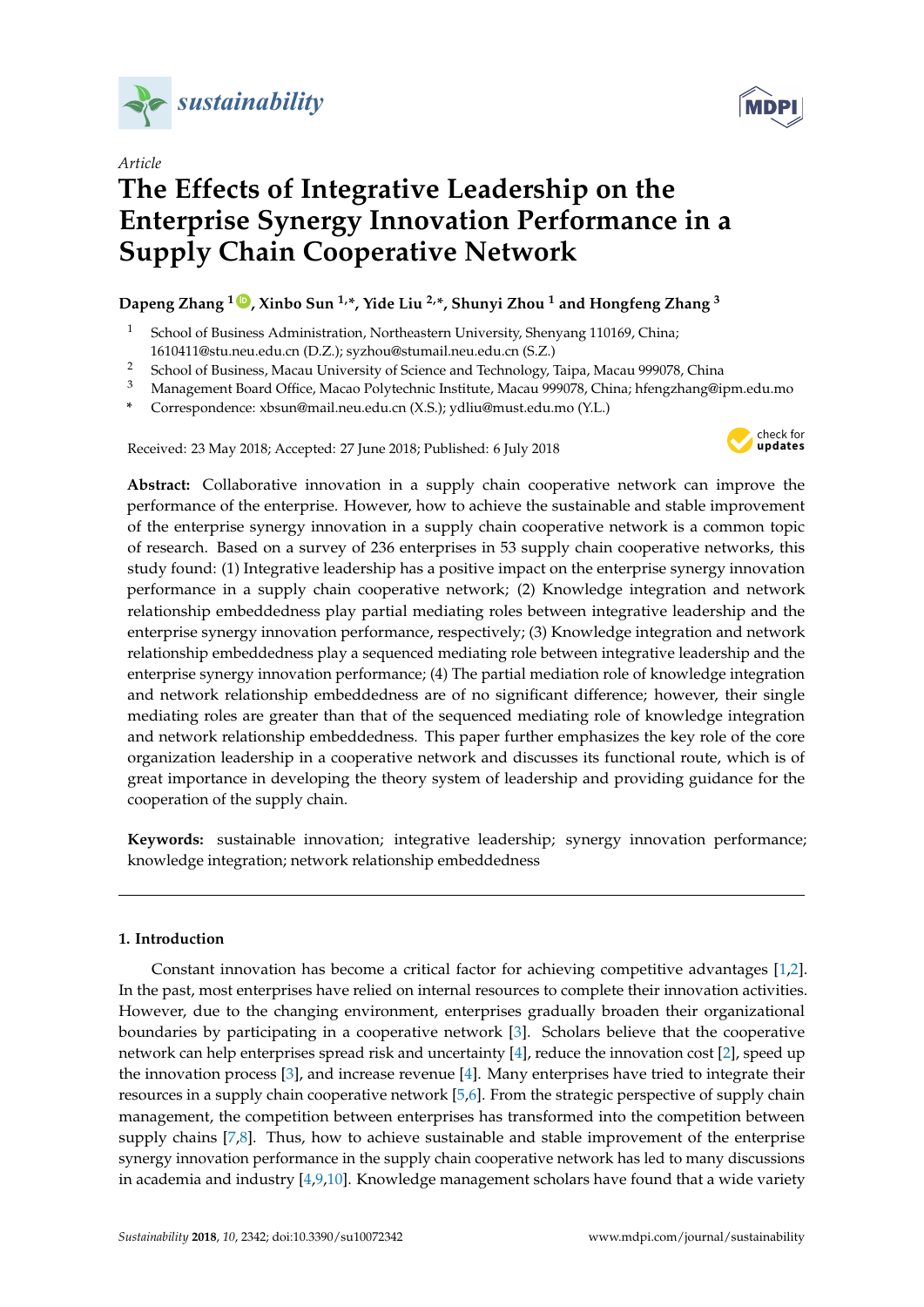of heterogeneous external sources can enhance corporate innovation efforts [\[11,](#page-17-5)[12\]](#page-17-6). According to the resource-based view, it is essential to obtain new expertise, technology, and resources for enterprise innovation. Therefore, knowledge sharing, absorption, integration, and utilization among enterprises are conducive to improving the collaborative innovation performance in a supply chain cooperative network. Moreover, scholars increasingly emphasize the importance of strategic partnerships. Certain scholars have explored the influence of relationships among different enterprises in the synergy innovation performance in a supply chain cooperative network. Davis & Eisenhardt (2012) suggest that synergy innovation is a complicated, cross-organizational and multidisciplinary activity based on the interactions between multiple supply chain members [\[13\]](#page-17-7). Thus, many elements/resources, including the trust among collaborators [\[2\]](#page-16-1), the formulation of strategic planning [\[9\]](#page-17-3), and the willingness to share information [\[14\]](#page-17-8), are required in the process of relationship establishment and maintenance. Through the above analysis, we determine that there are two research limitations in previous studies. First, although previous scholars have explored the impact of resource acquisition and relationship building on collaborative innovation performance [\[15\]](#page-17-9), there are few discussions on the collective effect of resource acquisition and relationship building. Furthermore, there is no direct administrative affiliation among the supply chain enterprise; opportunistic behavior is likely to occur between participating subjects. In addition, enterprises make decisions independently and attempt to maximize their own benefits. It is likely that one will find a target conflict between a single enterprise and supply chain cooperative network. Crosby & Bryson (2010) and Morse (2010) suggested that the leadership of the core organization has a positive effect on maintaining the cross-sectoral cooperation [\[16](#page-17-10)[,17\]](#page-17-11) as it has a positive impact on information sharing, joint decisions, relationship establishment and maintenance in the cooperative network. The leadership of the core organization is integrative leadership, which is a new paradigm of leadership, which applies to a cooperative network that has no obvious direct administrative affiliation among enterprises. Few studies have discussed the key role of the core enterprise in the supply chain.

In this paper, we use network relationship embeddedness to describe relationships among partners. Based on the theory of partnership, the resource-based view as well as core organization leadership, this study explores the joint effect of knowledge integration and network relationship embeddedness on the enterprise synergy innovation performance in a supply chain cooperative network. This study contributes to the existing literature by two means: first, although network scholars have discussed leadership as a key factor for collaborative success [\[18,](#page-17-12)[19\]](#page-17-13), the current work has only focused on the response stage [\[20\]](#page-17-14). Additionally, previous research has largely overlooked the specific leadership styles that such diverse members employ in networked structures [\[21\]](#page-17-15). This study attempts to fill this gap in the literature. This study is one of the first studies to chart the leadership styles that network members exhibit in a collaborative network. Second, this study adds to the limited empirical research on thriving by numerous means. While establishing the mediating role of knowledge integration and network relationship embeddedness in predicting the influence of leadership on enterprise synergy innovation performance, the current study extends the findings of previous studies [\[22](#page-17-16)[,23\]](#page-17-17). This study highlights the joint role of knowledge integration and relationship embedding in leadership and collaborative innovation performance.

#### **2. Theory and Hypotheses**

#### *2.1. The Supply Chain Collaboration Network and Enterprise Synergy Innovation Performance*

In order to prove that companies in the supply chain cooperation network can obtain higher profits than individual companies, we have performed the following formula derivation. To simplify the problem, first, this study utilizes a three-level supply chain as the research object in the supply cooperative network. The supply chain network contains a supplier, a manufacturer, and a vendor. This study assumes that the manufacturer's product only requires one component from the supplier. The vendor obtains new information on market demand from the customers, then provides the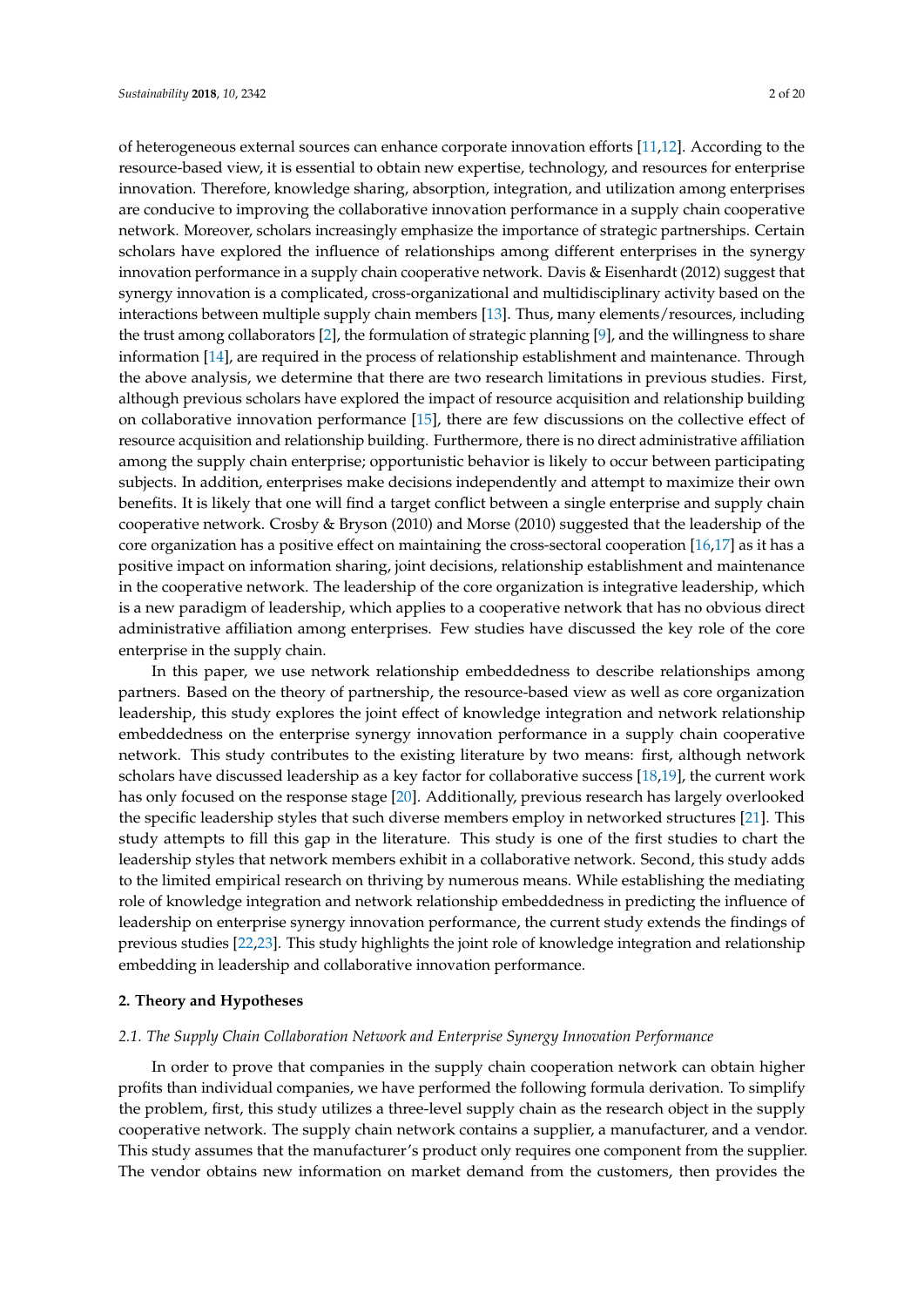information to the supplier and the manufacturer for parts innovation and product innovation. The price of the parts supplied by the supplier to the manufacturer is  $w_1$ ; the production cost of each part is *c*1. The cost savings from innovation is *x* for the supplier; the amount of innovation investment is  $I_1 = \frac{1}{2}\alpha x^2 (\alpha > 0, x < c_1)$  [\[24\]](#page-17-18). The cost of the material purchased by the manufacturer from the supplier is  $w_1$ , and the manufacturer's cost of providing the product is  $c_2$ . The cost savings from innovation is y for the manufacturer; the amount of innovation investment is  $I_2 = \frac{1}{2}\beta y^2$  ( $\beta > 0$ ,  $y < c_2$ ) [\[24\]](#page-17-18). The price of the product offered by the manufacturer for the vendor is  $w_2$ . The quantity of product ordered by the vendor from the manufacturer is *q*; the price of the product sold by the seller to the customer is *, and the cost of sales is*  $*c*$ *<sub>3</sub>.* 

It should be emphasized that the formula deduction is based on the following three assumptions. First, the supplier, the manufacturer, and the vendor make decisions based on complete and perfectly rational information. Second, these entities' risk preferences are similar. Third, the product produced by this supply chain network is a *market* monopoly product. Market demand is inversely proportional to product prices, and the market demand and order quantity are equal. This study assumes that the inverse function of the product is  $p = a - bq$ ; parameters  $a > 0$ ,  $b > 0$ , and  $a > c_1 + c_2 + c_3$ .

Therefore, the profit of the supplier is:

$$
\pi_1 = (w_1 - c_1 + x)q - \frac{1}{2}ax^2.
$$

The profit of the manufacturer is:

$$
\pi_2 = (w_2 - w_1 - c_2 + y)q - \frac{1}{2}\beta y^2.
$$

The profit of the vendor is:

$$
\pi_3=(p-w_2-c_3)q.
$$

The total profit on the supply chain network is:

$$
\pi = \pi_1 + \pi_2 + \pi_3 = (p - c_1 + x - c_2 + y - c_3)q - \frac{1}{2}ax^2 - \frac{1}{2}\beta y^2
$$

To obtain the total profit on the supply chain network, the command is  $\frac{\partial \pi}{\partial x} = 0$ ,  $\frac{\partial \pi}{\partial y} = 0$ ,  $\frac{\partial \pi}{\partial q} = 0$ , and  $2b\alpha\beta - \alpha - \beta > 0$ . We obtain the total profit:

$$
\pi = \frac{\alpha \beta (a - c_1 - c_2 - c_3)^2}{2(2b\alpha \beta - \alpha - \beta)}
$$

Next, this study assumes that the supplier, the manufacturer, and the seller are innovative alone; they do not share information and communicate with each other. This study finds the maximum of their individual profit.

The maximum profit of the supplier is:

$$
\pi_{11} = \frac{\alpha \beta (a - c_3 - c_2 - c_1)^2}{2[2\alpha (4b\beta - 1) - \beta]}.
$$

The maximum profit of the manufacturer is:

$$
\pi_{21} = \frac{\alpha^2 \beta (a - c_3 - c_2 - c_1)^2 (4b\beta - 1)}{2[2\alpha (4b\beta - 1) - \beta]^2}.
$$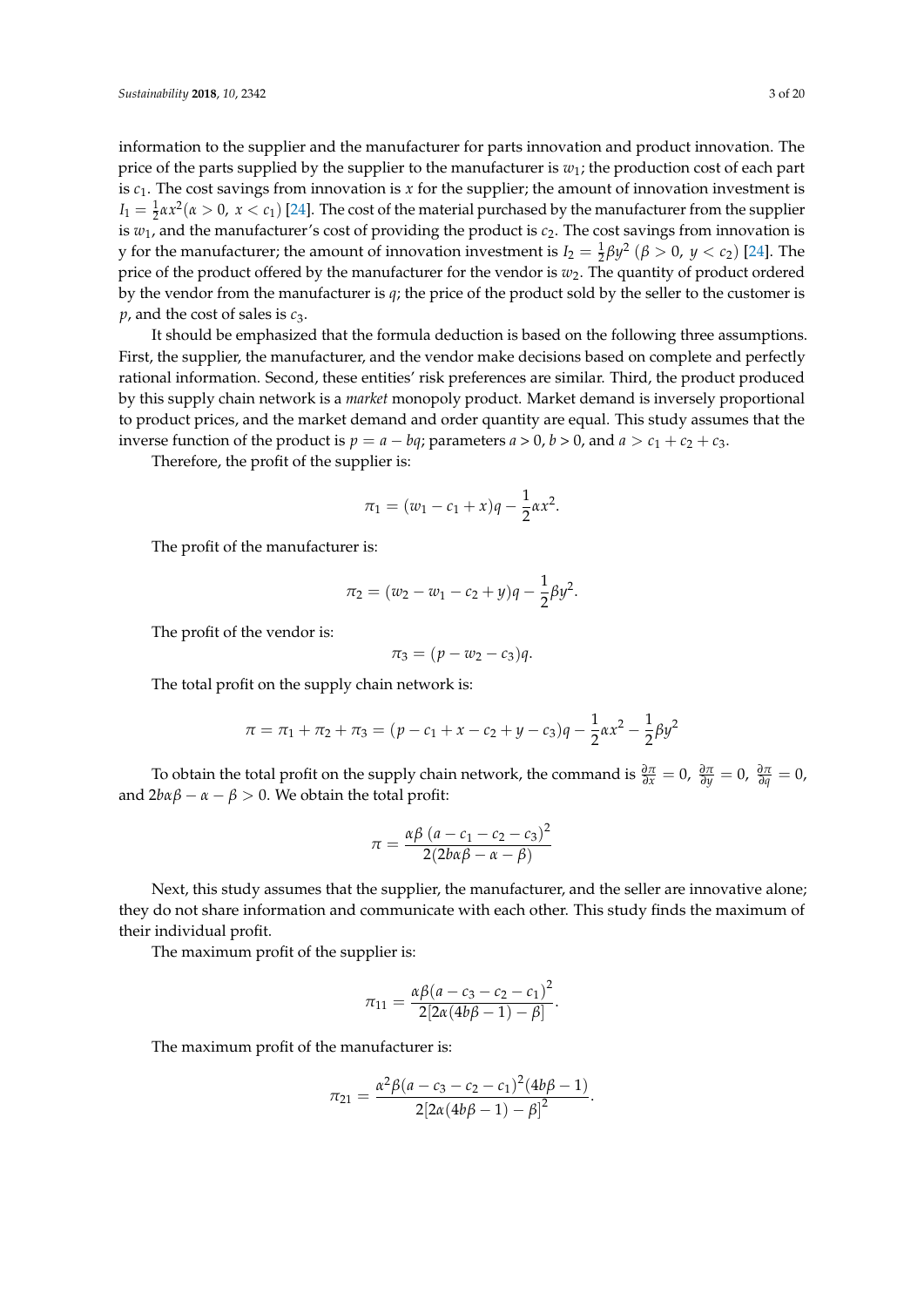The maximum profit of the vendor is:

$$
\pi_{31} = \frac{b\alpha^2\beta^2(a - c_3 - c_2 - c_1)^2}{[2\alpha(4b\beta - 1) - \beta]^2}
$$

The sum of the supplier, manufacturer, vendor profits are:

$$
\pi' = \pi_{11} + \pi_{21} + \pi_{31} = \frac{\alpha \beta a - c_3 - c_2 - c_1^2 (14b\beta - 3\alpha - \beta)}{2[2\alpha(4b\beta - 1) - \beta]^2}
$$

After calculation, this study found that  $\pi > \pi'$ , the total profit of the supply chain collaboration network is greater than the alone innovation supplier, manufacturer and seller, and the supply chain cooperation network can enhance the synergy innovation among enterprises.

#### *2.2. Integrative Leadership and Enterprise Synergy Innovation Performance*

Although certain scholars have realized that the core enterprise in the supply chain network plays an important role in enhancing the entire supply chain competitiveness by maintaining the relationship with upstream and downstream enterprises, few scholars have explored this problem from the perspective of the core enterprise leadership role in the supply chain network. The main reasons are as follows. First, the research limitations in the field of leadership leads to this problem. The supply chain network is a nearly equal transaction network, which has no obvious direct administrative affiliation among enterprises [\[17\]](#page-17-11). Therefore, the research requires a new, particular leadership paradigm to address the situation above. Second, the complexity of the supply chain network requires networked leadership. Enterprises in one supply chain cooperative network are not only components of a supply chain but also as components of a network structure. This interaction makes an enterprise operate at multiple structures or different levels in a supply chain cooperative network [\[25,](#page-17-19)[26\]](#page-17-20). Therefore, the situation above calls for the leadership of a core enterprise to coordinate the strategic objective into the overall strategic objective of the supply chain cooperative network to achieve its competitive advantage. Third, the dynamic nature of the supply chain cooperative network requires dynamic leadership. Specifically, the purpose of the supply chain cooperative network is to achieve innovation and development and access to a sustainable competitive advantage; this requires enterprises to absorb and integrate innovation resources of its external supply chain continuously. Since the search, absorption, and integration of external resources are based on the exploration, establishment, and maintenance of relationships, the supply chain cooperative network is in a dynamic environment. In conclusion, it is absolutely necessary to study the networked leadership from a dynamic perspective in a supply chain cooperative network.

Bryson and Crosby constructed a research framework of integrative leadership on the basis of cross-sector collaboration networks [\[16,](#page-17-10)[27\]](#page-17-21). In order to form a unified concept and core elements of integrative leadership, this study analyzed published research cases through grounded theories [\[16,](#page-17-10)[20,](#page-17-14)[28–](#page-17-22)[30\]](#page-17-23). This study defined the integrative leadership as one sort of dynamic and networking driving ability, which utilizes the integration of leadership elements and strategic decision-making among enterprises as its foundation and the integration of relationships as its core by establishing operating and safeguard mechanisms to achieve common interests. The integrative leadership is divided into five integration dimensions: leadership elements, strategic decision-making, relationship, operational mechanism, and security mechanism integrations. Leadership elements integration means that the core enterprise in the cooperative network can guide, encourage, and coordinate enterprises to actively participate in cooperation, then establish a beautiful vision and mission in the cooperative network. Strategic decision-making integration mainly refers to the integration of enterprises' objectives and intentions, as core enterprise can encourage other enterprises to develop strategies and make decisions together. Relationship integration mainly refers to the identification of stakeholders, relationship establishment, and relationship maintenance among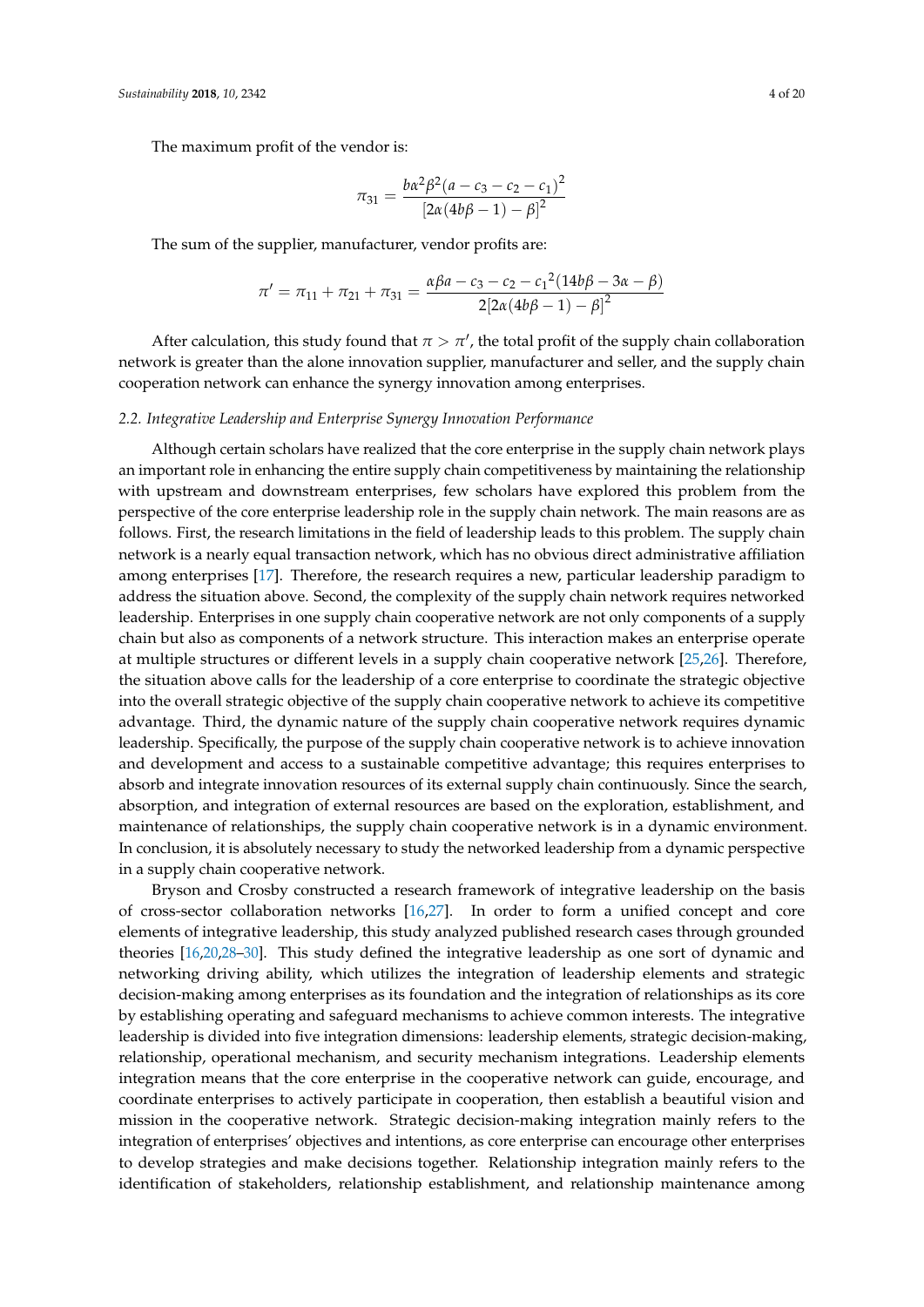enterprises in a cooperative network. Operational mechanism integration mainly refers to the establishment of communication, trust and sharing mechanisms in a cooperative network. Additionally, security mechanism integration mainly refers to a fair performance evaluation, the development of common rules and the response to a crisis situation.

The impact of integrative leadership on the cooperative innovation performance in the supply chain cooperative network mainly includes the following three aspects. First, according to the mechanism of the cooperative network, enterprises in the cooperative networks can break their enterprise boundaries to achieve the integration of core knowledge as well as to increase their opportunities to learn from each other [\[31\]](#page-17-24). Knowledge integration will provide innovative resources for the cooperative network and ultimately enhance enterprise synergy innovation performance in a supply chain cooperative network. Leadership elements integration can encourage leaders from different enterprises to actively participate in collaboration innovation activities in a supply chain cooperative network; this is conducive to cross-border activities such as the dissemination and exchange of knowledge among enterprises to achieve products or service innovation [\[3](#page-16-2)[,11\]](#page-17-5). Second, from the perspective of joint strategy-making, some scholars have discussed that the cooperation strategy in the supply chain cooperative network can provide a competitive advantage for the enterprise and its partners [\[4\]](#page-16-3). The strategic decision-making integration of integrative leadership can ensure enterprises in a supply chain cooperative network have a common strategic goal to achieve collaborative innovation and development. Finally, from the perspective of relationship integration, since the collaborative innovation performance among enterprises in a supply chain collaboration network cannot be separated from the innovation resource support, integrative leadership can guide and encourage stakeholders to participate in the collaborative network. Through relationship integration, resources are introduced to provide the material and technical guarantee for the improvement of enterprise synergy innovation performance in the supply chain collaboration network [\[32\]](#page-18-0).

Based on the above analysis, this study explores the relationship between integrative leadership and enterprise synergy innovation performance in supply chain cooperative network and proffers the following hypothesis:

**Hypothesis 1 (H1).** *Integrative leadership has a significantly positive influence on enterprise synergy innovation performance in a supply chain cooperative network.*

#### *2.3. Knowledge Integration, Integrative Leadership, Enterprise Synergy Innovation Performance*

Knowledge integration refers to the dynamic process of knowledge acquisition, deconstruction, fusion, and reconstruction. Knowledge is considered to be the source of innovation. Enterprises are all attempting to innovate their products by updating their existing knowledge bases [\[33\]](#page-18-1). Companies to search and use external knowledge by crossing organizational boundaries for knowledge integration [\[34\]](#page-18-2). In a supply chain cooperative network, companies all attempt to gain competitive advantages through external innovation by using knowledge acquisition, deconstruction, fusion, and reconstruction as needed [\[35,](#page-18-3)[36\]](#page-18-4). In addition, studies have suggested that suppliers and customers are important sources of knowledge in the supply chain [\[37\]](#page-18-5). The exchange of knowledge that comes from suppliers and customers can promote the development of new products among enterprises in a supply chain cooperative network [\[38\]](#page-18-6). Resource-based view notes that knowledge integration can provide necessary knowledge for the innovation and development, this will definitely have a positive impact on enterprise synergy innovation performance in the supply chain cooperative network.

Integrative leadership is one type of leadership that applies to a cooperative network, it can promote and maintain cross-sector cooperation [\[16\]](#page-17-10). Therefore, this study attempts to explore integrative leadership's role with respect to knowledge integration based on the following two aspects. First, integrative leadership has the property of crossing organizational boundaries; this can provide opportunities for interdisciplinary learning and promote the spread and diffusion of new ideas and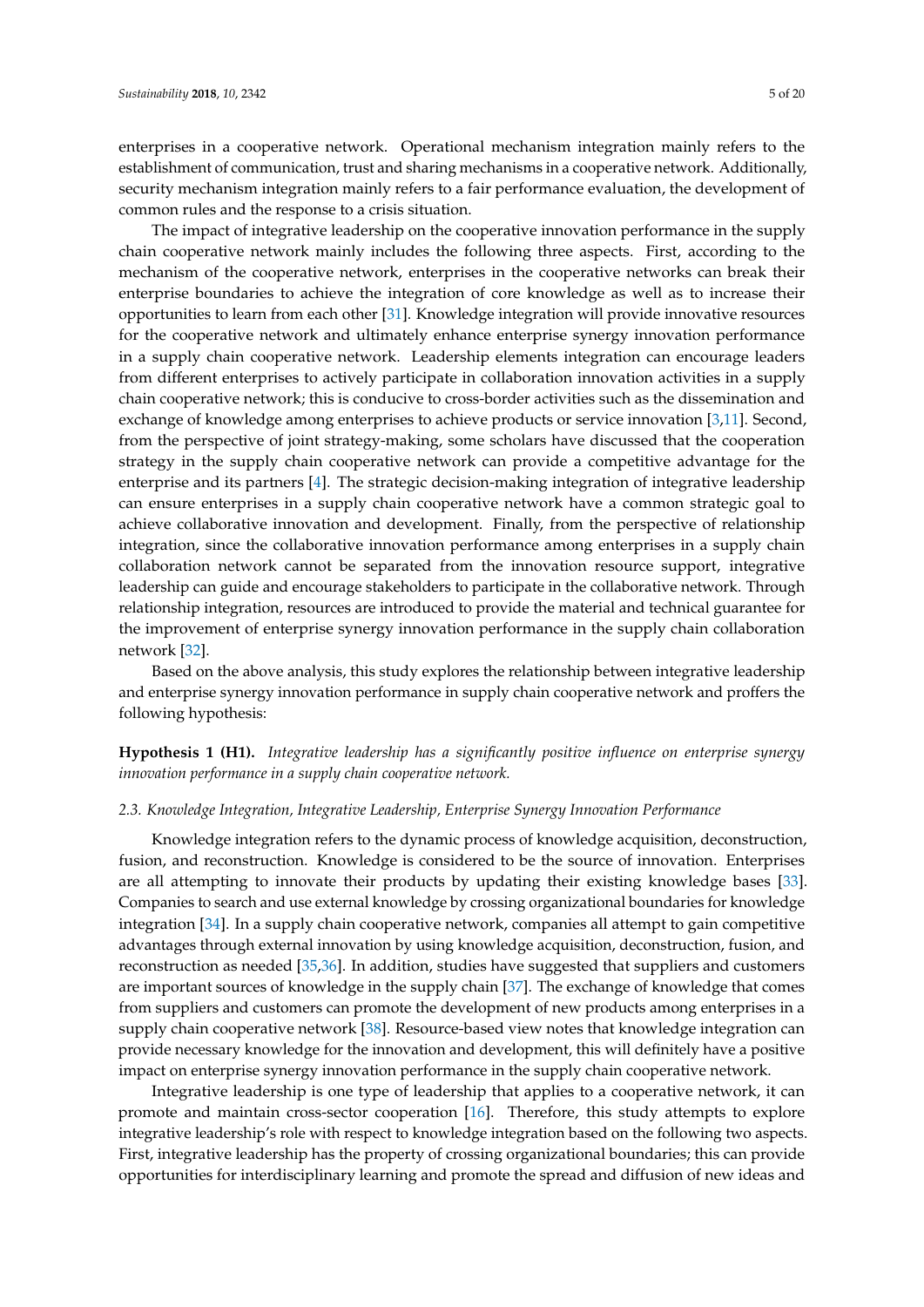perspectives among organizations [\[39\]](#page-18-7). Knowledge integration occurs when the external knowledge matches with the knowledge that is required by an organization's internal innovation activity. Second, integrative leadership has the characteristics of relationship integration, which has two components. One is the search, establishment, and maintenance of external relations; when the enterprise establishes a number of external relations, it can contact and access more external resources and information. As suggested by Zahra, Ireland, & Hitt (2000), the more the external relationships an enterprise has, the more likely it is to achieve knowledge integration [\[40\]](#page-18-8). It is conducive to achieve a full range of knowledge integration. The other is the stable cooperation environment for the supply chain cooperation network that is provided by the maintenance of the relationship. When the enterprise is in a stable cooperative network, it is more likely to promote knowledge integration [\[41\]](#page-18-9).

Based on the above analysis, this study explores the relationship among integrative leadership, knowledge integration, and enterprise synergy innovation performance in a supply chain cooperative network and proffers the following hypotheses:

**Hypothesis 2 (H2).** *Integrative leadership has a significantly positive influence on knowledge integration in a supply chain cooperative network.*

**Hypothesis 3 (H3).** *Knowledge integration has a significantly positive influence on enterprise synergy innovation performance in a supply chain cooperative network.*

**Hypothesis 4 (H4).** *Knowledge integration has a mediating effect between integrative leadership and enterprise synergy innovation performance in a supply chain cooperative network.*

### *2.4. Network Relationship Embeddedness, Integrative Leadership, Enterprise Synergy Innovation Performance*

The concept of network relationship embeddedness is derived from Granovetter's research on embedding degree. He considered that the embedding degree of a network relationship referred to the trust and degree of closeness of the inter-network [\[42\]](#page-18-10). On the basis of Granovetter, Uzzi (1997) divided relationship embeddedness into three dimensions: trust, information sharing, and common problem solving [\[43\]](#page-18-11). We discuss the relationship between network relationship embeddedness and enterprise synergy innovation performance in a supply chain cooperative network from the following three aspects. First, we can see from the perspective of trust. Trust is conducive to establishing commitment among enterprises. Trust is the basis of inter-firm cooperation; if there is no trust, a cooperative alliance is not possible or sustainable [\[2,](#page-16-1)[44\]](#page-18-12). Lack of trust leads to uncertainty, which will cause barriers to form and inhibit the sustainability of long-term relationships [\[45](#page-18-13)[,46\]](#page-18-14). Thus, the higher the level of trust among enterprises is, the more stable the relationship among them. Morgan and Hunt (1994) argued that trust exists when one party has confidence in its exchange partner's reliability and credibility [\[47\]](#page-18-15). Zhao and Cavusgil (2006) found that trust was important for relationship continuity and enhancement [\[48\]](#page-18-16). In the scenario of a supply chain cooperative network, a stable cooperative network environment will further help to improve the enterprise synergy innovation performance [\[38\]](#page-18-6). Furthermore, Zhang and Huo (2013) suggested that trust with customers/suppliers significantly influences supply chain integration [\[49\]](#page-18-17). Second, we can observe from the information sharing perspective. Information sharing can promote relationship integration between suppliers and manufacturers in the supply chain network to realize the flow of resources, experience, and information [\[14](#page-17-8)[,50,](#page-18-18)[51\]](#page-18-19). In addition, information sharing can help to realize the sharing of business goals, strategies, product flow, capital flow and collaborative information flow, thus avoiding harmful information distortion; it also makes the firms conducive to constant collaborative innovation development among enterprises [\[52,](#page-18-20)[53\]](#page-18-21). Finally, we can observe from the solving problems together perspective. Solving problems together can help to improve the engagement among enterprises in a supply chain cooperative network. When enterprises are involved in solving one common problem together in a supply chain cooperative network, they will cherish the stable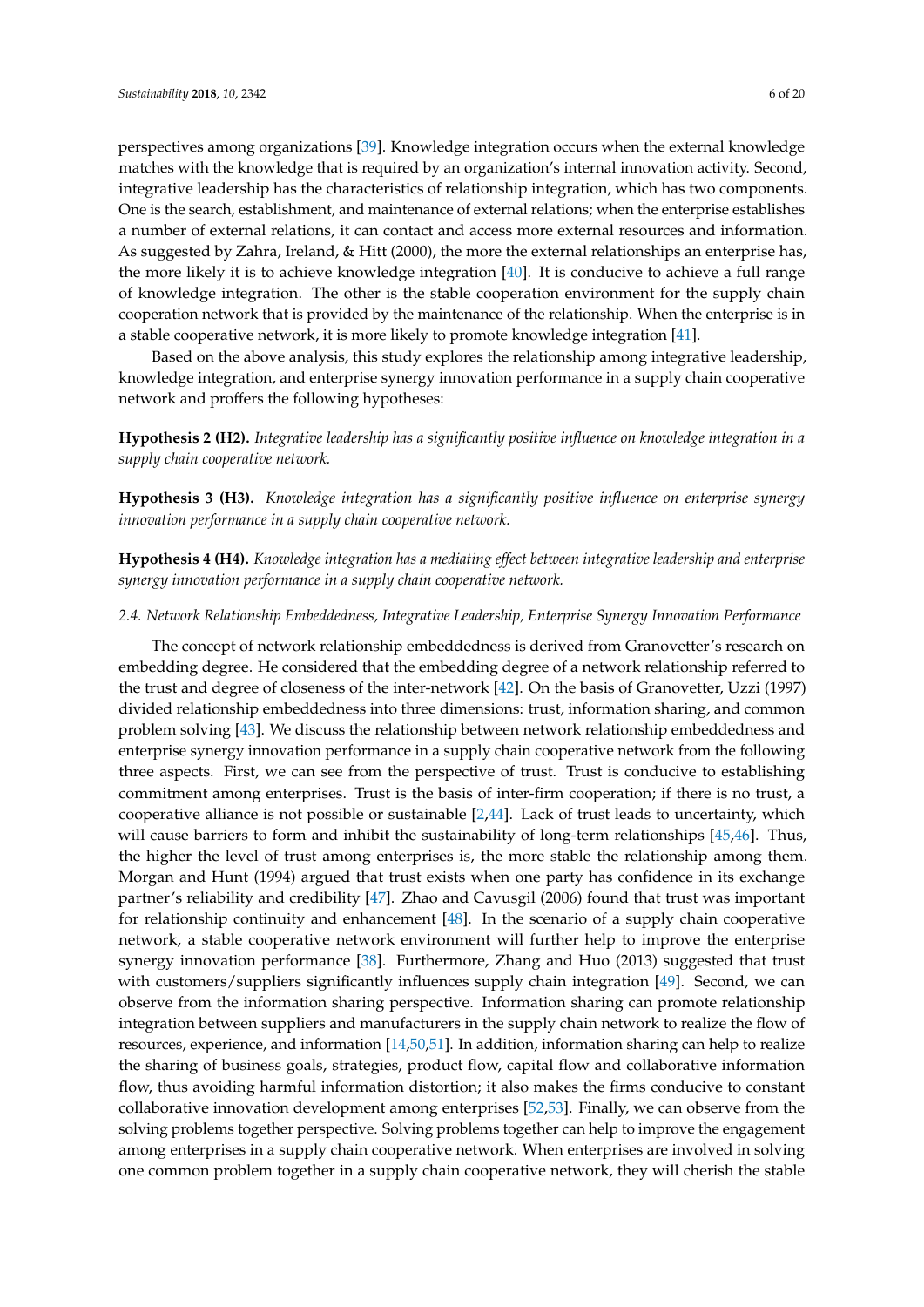environment more as it is established alone. Furthermore, solving problems together can achieve deep learning among enterprises, which means that enterprises can learn from each other regarding their thought processes and methodologies in problem solving; this is also a suitable means of resource gaining.

The impact of the integrative leadership on network relationship embeddedness in the supply chain cooperative network mainly includes the following aspects. First, integrative leadership can strengthen the level of trust among supply chain partners through establishing trust mechanisms and creating fair performance appraisal methods, basic rules, and regulations for safeguarding cooperation. Second, the integrative leadership can enhance the information sharing between enterprises by establishing communication mechanisms and sharing platforms. Third, integrative leadership can integrate the strategic objectives of each enterprise into one overall goal in a supply chain cooperative network. When the problem is ultimately based on the vital interests of the participating enterprises, their willingness to participate in problem solving will be higher.

Based on the above analysis, this study explores the relationship between integrative leadership, network relational embeddedness, and enterprise synergy innovation performance in a supply chain cooperative network and proffers the following hypotheses:

**Hypothesis 5 (H5).** *Integrative leadership has a significantly positive influence on network relational embeddedness in a supply chain cooperative network.*

**Hypothesis 6 (H6).** *The Network relational embeddedness has a significantly positive influence on enterprise synergy innovation performance in a supply chain cooperative network.*

**Hypothesis 7 (H7).** *The Network relational embeddedness has a mediating effect between integrative leadership and enterprise synergy innovation performance in a supply chain cooperative network.*

*2.5. Integrative Leadership, Network Relationship Embeddedness, Knowledge Integration, and Cooperative Innovation Performance among Enterprises*

In a supply chain cooperative network, the impact of network relationship embeddedness on the knowledge integration is mainly reflected in the following aspects. First, trust is the foundation of knowledge integration among enterprises. The goodwill, trust and reciprocal expectation among firms can reduce the sense of distrust and provide a stable environment for enterprises to participate in knowledge acquisition and integration [\[54\]](#page-18-22). Trust among enterprises can reduce the cost of supervising opportunistic behavior and allow them to put more effort into knowledge integration. Second, information sharing can promote the sharing of knowledge and resources among enterprises. A high degree of information sharing among enterprises can broaden their understanding of other enterprises' resources. When certain enterprises need corresponding innovation resources, they can achieve knowledge integration timely and effectively. Third, problem solving together can achieve deep learning among enterprises. Enterprises can learn from each other regarding thought processes and methodologies to solve problem. Additionally, the enterprises can acquire, deconstruct, integrate, and reconstruct the resources and knowledge of other companies in the supply chain network, which is conducive to realizing knowledge integration.

Based on the above analysis, this study explores the relationship among integrative leadership, network relational embeddedness, knowledge integration, and enterprise synergy innovation performance in a supply chain cooperative network and proffers the following hypotheses:

**Hypothesis 8 (H8).** *The Network relational embeddedness has a significantly positive influence on knowledge integration in a supply chain cooperative network.*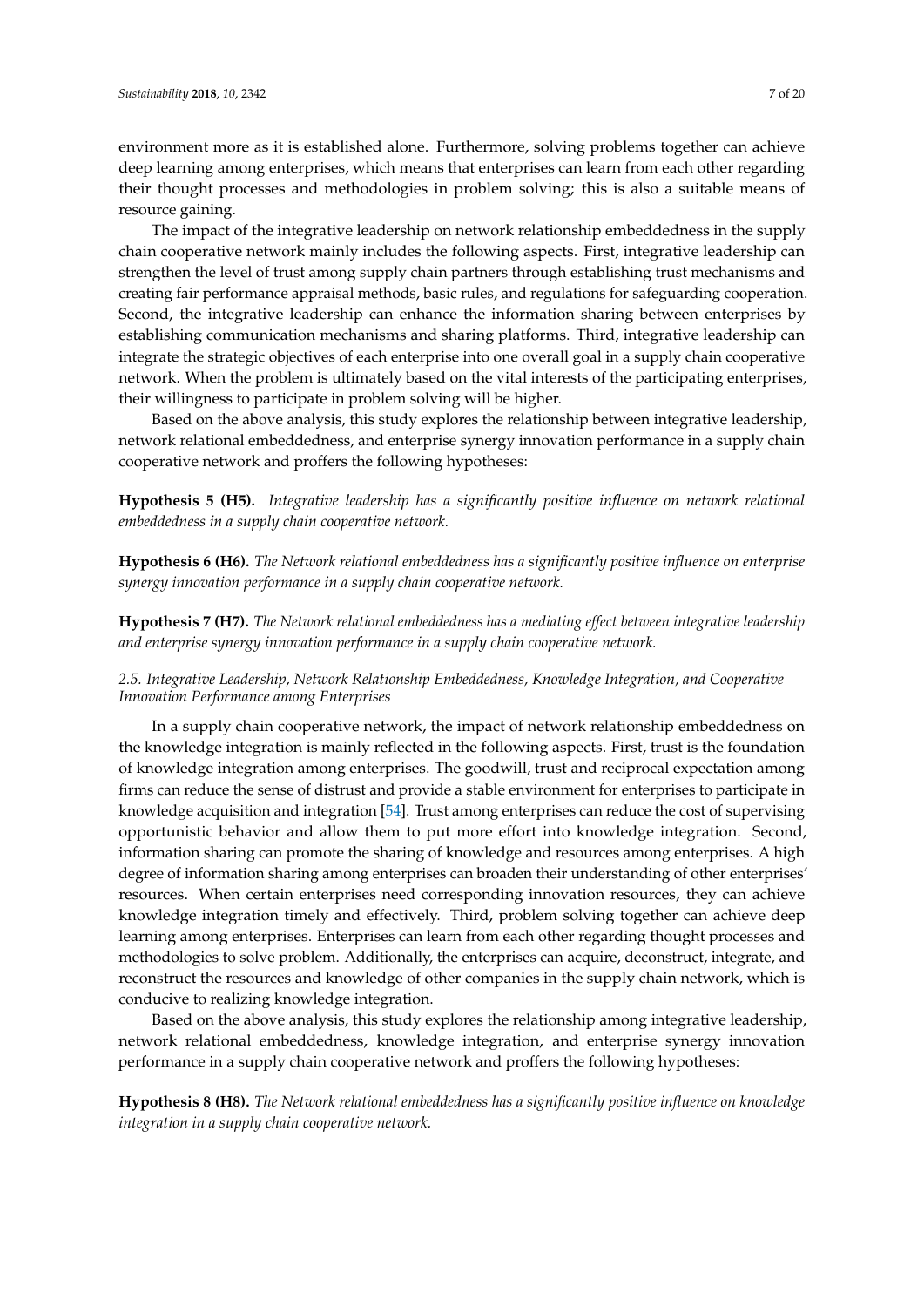**Hypothesis 9 (H9).** *The Network relational embeddedness and knowledge integration have a sequenced* **Hypothesis 9 (H9).** *The Network relational embeddedness and knowledge integration have a sequenced*  .<br>mediating effect between integrative leadership and enterprise synergy innovation performance in a supply chain *cooperative network. chain cooperative network.* 

<span id="page-7-0"></span>Based on the above analysis, the research model of this paper is provided (see Figure [1\)](#page-7-0). Based on the above analysis, the research model of this paper is provided (see Figure 1).



**Figure 1.** Theoretical Model. **Figure 1.** Theoretical Model.

## **3. Research Method**

### *3.1. Data Collection*

The research adopts the questionnaire survey method to collect sample data and test the stated hypotheses. Sample firms include production, processing, and manufacturing firms with obvious supply chain industry characteristics. The data were collected in China's north, south and northeast. The target population is the leaders of the enterprises in a supply chain cooperative network. Data from the questionnaire were collected by MBA students through private relationships and local government members. In this process, 385 questionnaires were distributed, while 305 questionnaires were recovered; of these, 69 questionnaires were invalid, and 236 questionnaires were sufficiently completed. Only 53 supply chain cooperative networks were included in 236 questionnaires, and there was an average of 4.94 companies in each supply chain cooperative network. Specific sample statistics are as follows (see Table [1\)](#page-7-1).

<span id="page-7-1"></span>

| Variable          | Category                           | Frequency | Accounting |
|-------------------|------------------------------------|-----------|------------|
|                   | $0-100$ persons                    | 67        | 28.88%     |
| Enterprise size   | 101-499 persons                    | 83        | 35.78%     |
|                   | 500 persons and above              | 86        | 35.34%     |
|                   | Machinery manufacturing industry   | 97        | 41.81%     |
| Industries        | Electronics manufacturing industry | 87        | 35.78%     |
|                   | Clothing industry                  | 44        | 18.97%     |
|                   | Other industry                     | 8         | 3.45%      |
|                   | Northern China                     | 57        | 22.84%     |
| Enterprise areas  | Southern China                     | 78        | 33.62%     |
|                   | Northeastern China                 | 101       | 43.53%     |
|                   | State-owned enterprises            | 72        | 31.03%     |
| Enterprise nature | Private enterprise                 | 91        | 39.22%     |
|                   | Foreign companies                  | 50        | 19.83%     |
|                   | Other companies                    | 23        | $9.91\%$   |

**Table 1.** Descriptive statistics of the survey sample.

## *3.2. Variables Measurement*

Questionnaire items regarding knowledge integration, network relationship embeddedness, and enterprise synergy innovation performance were translated into Chinese based on translation and back-translation methods; this was administered by two linguistics professionals. In addition, a whole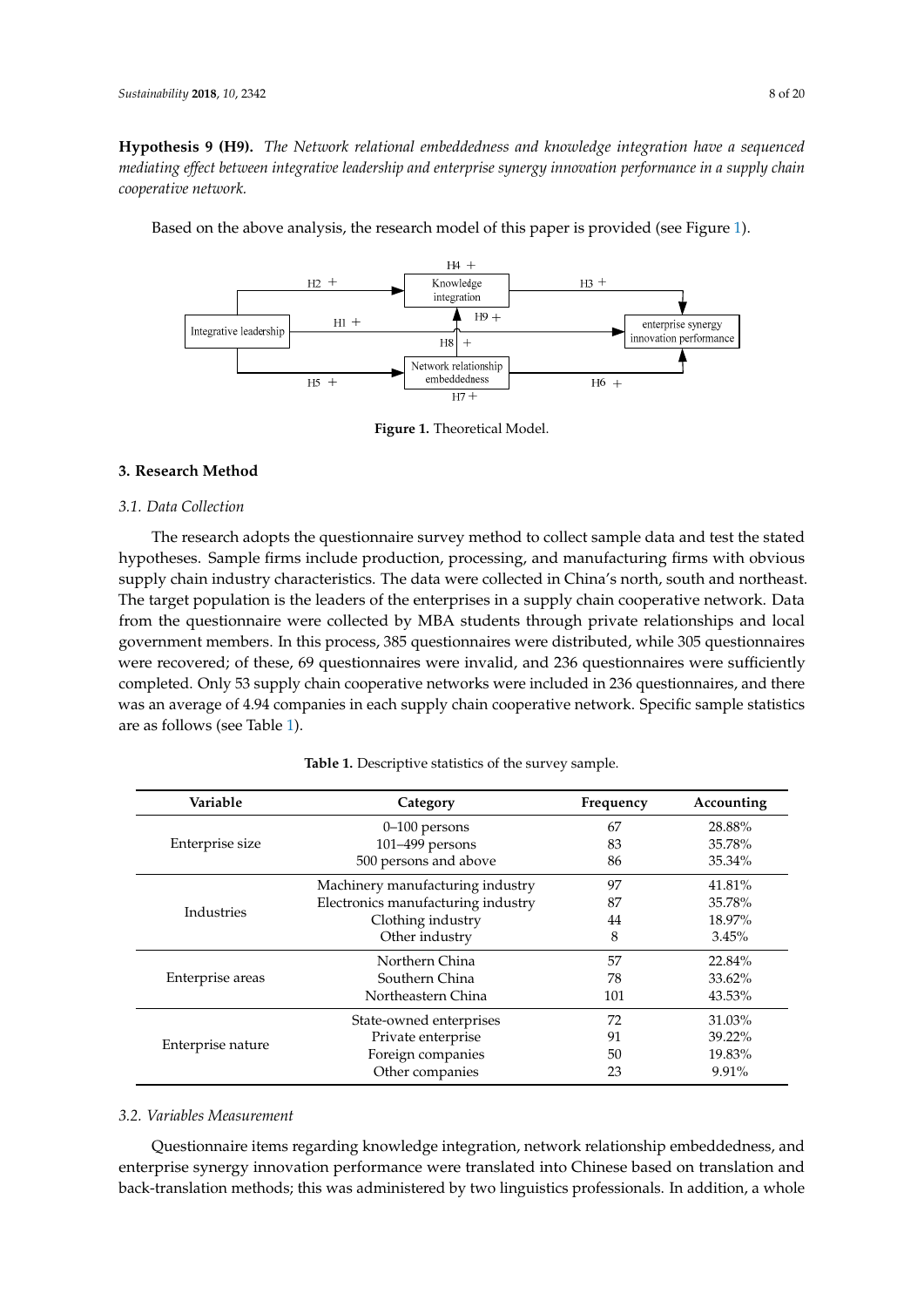set of the questionnaire was refined by a panel of several experts who majored in management and had extensive work experience; they ensured the content validity of the measurements. Table [2](#page-9-0) shows the items of this scale, which covers the three variables in addition to integrative leadership: knowledge integration, network relationship embeddedness, and enterprise synergy innovation performance. As there is no mature scale for integrative leadership, we will develop a scale of integrative leadership later in this study.

| <b>Item Description</b>                                                                                                                     | <b>Standardized Loading</b> | Cronbach's $\alpha$ |
|---------------------------------------------------------------------------------------------------------------------------------------------|-----------------------------|---------------------|
| <b>Enterprise Synergy Innovation Performance</b>                                                                                            |                             |                     |
| <b>Product innovation</b>                                                                                                                   |                             |                     |
| 1. Number of new products/services introduced since joining the supply<br>chain network                                                     | 0.89                        | 0.926               |
| 2. Pioneer disposition to introduce new products/services since joining the<br>supply chain network                                         | 0.87                        |                     |
| 3. Efforts to develop new products/services in terms of hours/person, teams<br>and training involved since joining the supply chain network | 0.76                        |                     |
| Process innovation                                                                                                                          |                             |                     |
| 1. Number of changes in process introduced since joining the supply<br>chain network                                                        | 0.82                        | 0.952               |
| 2. Pioneer disposition to introduce new process since joining the supply<br>chain network                                                   | 0.87                        |                     |
| 3. Clever response to new processes introduced by other companies in the<br>same sector since joining the supply chain network              | 0.77                        |                     |
| Administrative innovation                                                                                                                   |                             |                     |
| 1. Novelty of administrative systems since joining the supply chain network                                                                 | 0.69                        |                     |
| 2. Search for new administrative systems by managers since joining the supply<br>chain network                                              | 0.83                        | 0.893               |
| 3. Pioneer disposition to introduce new administrative systems since joining<br>the supply chain network                                    | 0.79                        |                     |
| Knowledge integration                                                                                                                       |                             |                     |
| Knowledge acquisition                                                                                                                       |                             |                     |
| 1. Have a shared vision with partners in the supply chain network                                                                           | 0.81                        |                     |
| 2. Trust partners in a supply chain network                                                                                                 | 0.82                        | 0.876               |
| 3. Partners are willing to share knowledge with us in the supply chain network                                                              | 0.76                        |                     |
| Knowledge deconstruction                                                                                                                    |                             |                     |
| 1. We are familiar with the knowledge gained from the outside in the supply<br>chain network                                                | 0.83                        | 0.916               |
| 2. We have experts who are familiar with the external knowledge in<br>our company                                                           | 0.85                        |                     |
| 3. The extent to which external knowledge is understood by everyone                                                                         | 0.81                        |                     |
| Knowledge fusion                                                                                                                            |                             |                     |
| 1. External knowledge can be widely disseminated within the enterprise                                                                      | 0.76                        |                     |
| 2. We can quickly grasp the external knowledge in the supply chain network                                                                  | 0.81                        | 0.887               |
| 3. We can apply external knowledge in practice                                                                                              | 0.79                        |                     |
| 4. We can combine knowledge in different areas                                                                                              | 0.77                        |                     |
| Knowledge reconstruction                                                                                                                    |                             |                     |
| 1. We can draw inferences from external knowledge                                                                                           | 0.73                        |                     |
| 2. We can replace old knowledge with new knowledge                                                                                          | 0.78                        | 0.907               |

**Table 2.** Construct measurement summary: confirmatory factor analysis and scale reliability.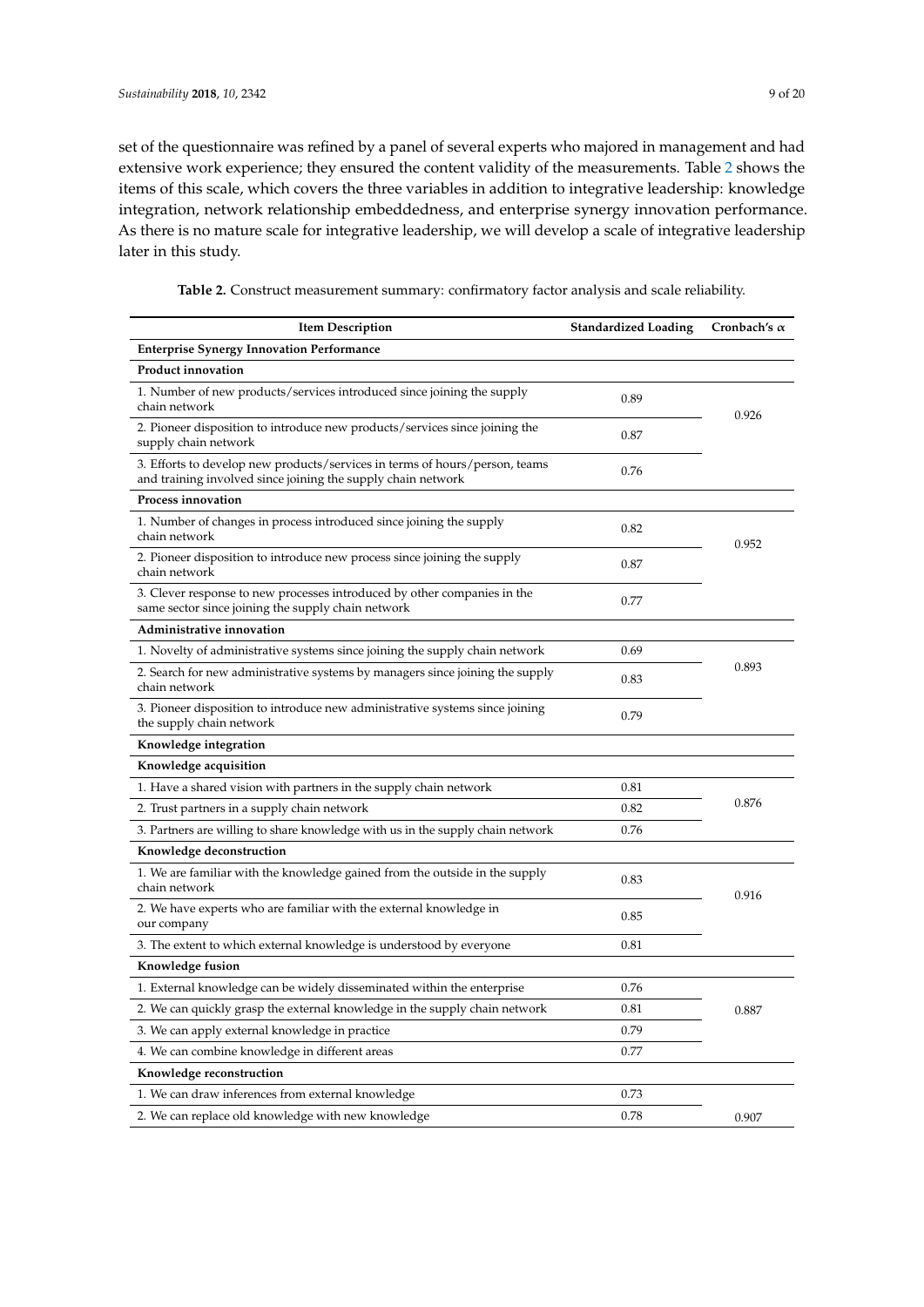<span id="page-9-0"></span>

| <b>Item Description</b>                                                                                 | <b>Standardized Loading</b> | Cronbach's $\alpha$ |
|---------------------------------------------------------------------------------------------------------|-----------------------------|---------------------|
| 3. We can use the acquired knowledge to build a complete knowledge system                               | 0.84                        |                     |
| 4. The acquired knowledge can stimulate the original knowledge to play a role                           | 0.81                        |                     |
| Network relationship embeddedness                                                                       |                             |                     |
| Joint problem solving                                                                                   |                             |                     |
| 1. Our main (customer/supplier/manufacturer) works with us to<br>overcome difficulties                  | 0.73                        | 0.901               |
| 2. We are jointly responsible with our main (customer/supplier/manufacturer)<br>for getting things done | 0.69                        |                     |
| 3. We work with our main (customer/supplier/manufacturer) to help solve<br>each other's problems        | 0.71                        |                     |
| <b>Information sharing</b>                                                                              |                             |                     |
| 1. Our main (customer/supplier/manufacturer) warns us of events that may<br>create problems for us      | 0.81                        | 0.837               |
| 2. Our main (customer/supplier/manufacturer) shares its plans for the future<br>with us                 | 0.83                        |                     |
| 3. Our main (customer/supplier/manufacturer) shares proprietary and<br>sensitive information with us    | 0.85                        |                     |
| Interorganizational trust                                                                               |                             |                     |
| 1. Our main (customer/supplier/manufacturer) negotiates fairly with us                                  | 0.78                        |                     |
| 2. Our main (customer/supplier/manufacturer) does not mislead us                                        | 0.76                        | 0.912               |
| 3. Our main (customer/supplier/manufacturer) keeps its word                                             | 0.93                        |                     |

#### **Table 2.** *Cont.*

#### (1) Control variabl es

The measurement items of control variables are based on previous academic journal papers and theses. We set the enterprise size, enterprise industry, the enterprise region, and the enterprise nature as control variables.

### (2) Enterprise synergy innovation performance

The previous literature defended the use of a range of performance measures, not only a single one and not only financial indicators [\[55](#page-18-23)[,56\]](#page-19-0). In accordance with the literature, the questionnaire used in this study asked the firms about the evolution of their performance during the previous three years using items proposed by Quinn and Rohrbaugh, Jiménez-Jiménez, and Sanz-Valle [\[55,](#page-18-23)[57\]](#page-19-1). To highlight the context of the "supply chain cooperative network", the words "since joining the supply chain network" were added to each measurement item.

(3) Knowledge integration

Mainly using a number of previous research results, knowledge integration is divided into four dimensions in this study. The four dimensions of knowledge integration refer to knowledge acquisition [\[58,](#page-19-2)[59\]](#page-19-3), deconstruction [\[60\]](#page-19-4), fusion [\[61](#page-19-5)[,62\]](#page-19-6), reconstruction [\[63\]](#page-19-7), and include a total of 14 items. To highlight the context of the "supply chain cooperative network", the words "in a supply chain network" were added to certain measurement items.

(4) Network relationship embeddedness

The joint problem-solving construct of this paper was measured using a three-item instrument that I based on the scale developed and validated by Heide and Miner [\[64\]](#page-19-8). The instrument captures the degree to which exchange partners share the responsibility for resolving problems as they arise [\[54\]](#page-18-22). Information sharing captures the degree to which parties actively exchange information beyond the letter of the contract-information that can facilitate the other party's activities. We used a modified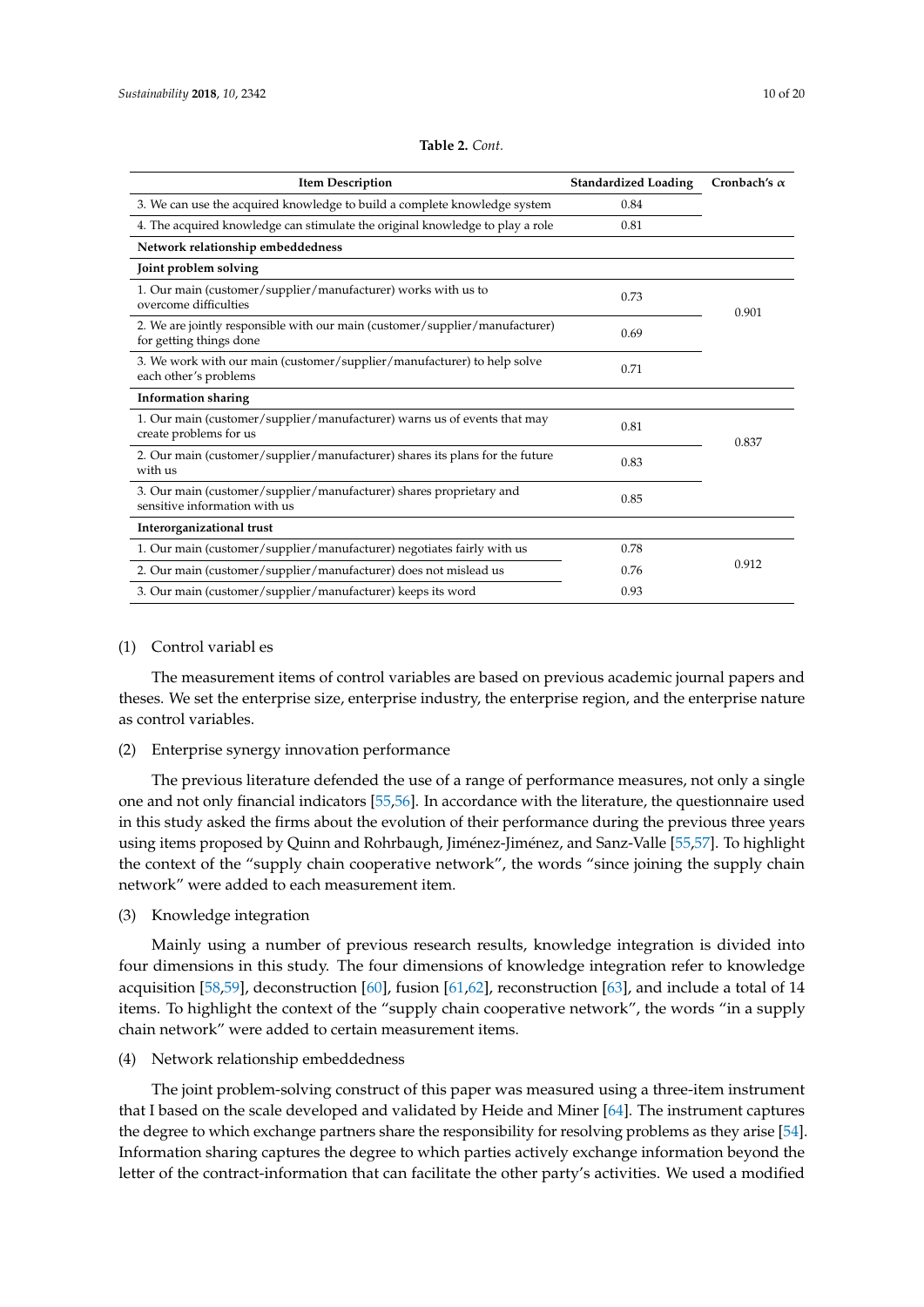version of the instrument developed and validated by Heide and Miner for measuring information sharing [\[62\]](#page-19-6). We operationalized interorganizational trust in a lead customer or supplier with a three-item scale reflecting the degree to which the exchange partner is fair in its dealing and does not attempt to take advantage of the focal firm [\[54\]](#page-18-22). Interorganizational trust describes the extent to which the members of a focal firm have a collectively held trust orientation toward a customer or supplier firm [\[65\]](#page-19-9). Our trust measurement instrument is based on a shortened version of the scale developed and validated by Cummings and Bromiley [\[66\]](#page-19-10).

#### (5) Integrative leadership

The measurement of this variable contains the following steps. First, on the basis of the literature [\[16,](#page-17-10)[20,](#page-17-14)[28\]](#page-17-22), this paper extracts the elements of integrative leadership by means of the literature analysis. A total of 24 elements were extracted, including organizational boundary crossing, goal coherence, and stakeholder participation. The main process is as follows. Through the method of grounded theory, the research team members labeled the materials obtained from the cases and ultimately obtained 125 labels. Then, these labels are conceptualized and classified, and 24 concepts and 8 categories are obtained. Second, based on the research by Strauss and Corbin [\[67\]](#page-19-11), the labels are axial coded for 8 categories. The 5 elements of the 3 categories are "causal" "background" and "outcome"; the other 19 elements are integrated into the research scale of integrative leadership. Third, the 19 elements were transformed into questionnaire items, and the initial scale of integrative leadership was obtained. Then, the questionnaire was completed by middle and senior leaders who participated in project cooperation. A total of 462 questionnaires are distributed, and 339 questionnaires were recovered, of which 45 questionnaires are invalid, and 294 questionnaires are sufficiently completed. The questionnaire is randomly divided into two parts. Each part includes 147 questionnaires. One part is used for exploratory factor analysis, and the other is used for verification factor analysis. Exploratory factor analysis explored a total of five factors, and cumulative variance explained 66.87%. Then, each factor is named according to the factor feature (see Table [3\)](#page-10-0). Finally, the confirmatory factor test used Amos19.0 software. The results are shown in Table [4.](#page-11-0) Each inspection index is within the acceptable limits.

<span id="page-10-0"></span>

| <b>Factor Name</b> | Elements                           | Factor 1 | Factor 2 | Factor 3 | Factor 4 | Factor 5 |
|--------------------|------------------------------------|----------|----------|----------|----------|----------|
|                    | Inspiration and encouragement      | 0.827    |          |          |          |          |
| Leadership element | Coordination and guidance          | 0.833    |          |          |          |          |
| integration        | Vision and mission                 | 0.812    |          |          |          |          |
|                    | Techniques and skills              | 0.734    |          |          |          |          |
| Strategic          | Goal congruence                    |          | 0.817    |          |          |          |
| decision-making    | Joint decision making and planning |          | 0.784    |          |          |          |
| integration        | Common strategy formulation        |          | 0.723    |          |          |          |
|                    | Establish core group               |          |          | 0.711    |          |          |
| Relationship       | Stakeholder participation          |          |          | 0.783    |          |          |
| integration        | Partnership establishment          |          |          | 0.862    |          |          |
|                    | Partnership maintenance            |          |          | 0.818    |          |          |
|                    | Organizational legitimacy          |          |          |          | 0.793    |          |
| Operational        | Communication mechanism            |          |          |          | 0.802    |          |
| mechanism          | Trust mechanism                    |          |          |          | 0.826    |          |
| integration        | Sharing mechanism                  |          |          |          | 0.789    |          |
|                    | Leadership roles and styles        |          |          |          | 0.702    |          |
|                    | Performance evaluation             |          |          |          | 0.633    |          |
| Security mechanism | Policy rules                       |          |          |          |          | 0.710    |
| integration        | Emergency response                 |          |          |          |          | 0.689    |
|                    | characteristic value               | 3.311    | 2.524    | 3.103    | 3.972    | 1.432    |
|                    | cumulative variance explained (%)  | 13.513   | 25.671   | 39.103   | 58.241   | 66.874   |

|  |  | Table 3. Exploratory factor analysis results regarding integrative leadership $(N = 147)$ . |  |
|--|--|---------------------------------------------------------------------------------------------|--|
|  |  |                                                                                             |  |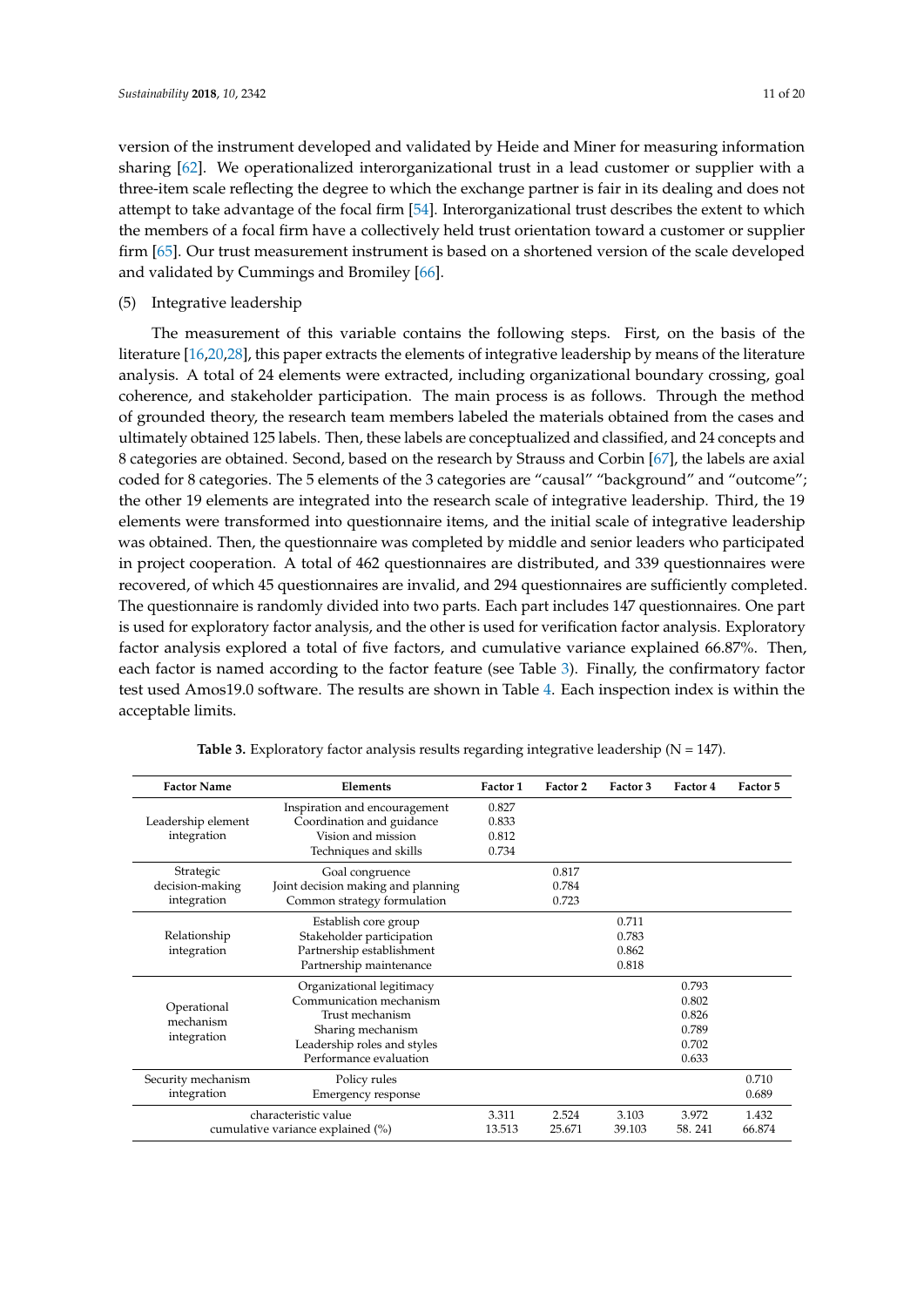<span id="page-11-0"></span>

|                   |           |      | $\check{~}$<br>$\cdot$ | $\cdot$ |           |              |  |
|-------------------|-----------|------|------------------------|---------|-----------|--------------|--|
| Index             | $x^2$ /df | GFI  | <b>NFI</b>             | IFI     | $\cap$ FI | <b>RMSEA</b> |  |
| First-order model |           | 0.91 | 0.92                   | 0.90    | 0.91      | 0.032        |  |

**Table 4.** Verification factor analysis results regarding integrative leadership  $(N = 147)$ .

Two order model 1.38 0.93 0.92 0.91 0.92 0.027 Empirical value  $\langle 3 \rangle$   $>0.9$   $>0.9$   $>0.9$   $>0.9$   $\langle 0.1 \rangle$ 

The average variance extracted (AVE) values of each dimension were calculated as 0.614, 0.592, 0.585, 0.627, and 0.611, respectively. In terms of convergent validity, the AVE value of each dimension is greater than 0.5, and the standardized factor loading coefficients of all items are greater than 0.707, indicating that the convergent validity of the scale was suitable. In terms of discriminant validity, the correlation coefficient of any two dimensions is between 0.34 and 0.47. The square of the correlation coefficient between each dimension is obtained, and the maximum value is  $0.47 \times 0.47 = 0.221 < 0.585$ . Therefore, the discriminant validity of the scale was good. In sum, the scale has passed the test.

#### *3.3. Reliability Analysis, Validity Analysis, Common Method Variance*

In this paper, the reliability and validity of the data were tested using SPSS20.0 and AMOS19.0. First, this paper uses SPSS20.0 to test the impact of the different survey methodologies on the results of the study. We used the T test and the one-way ANOVA to find that there was no significant difference in the data collected from the two routes. This result shows that the two groups of samples are from the same female; the path differences of data collection will not have an impact on the results of this study. Second, we tested the reliability of the research data using SPSS20.0. Finally, we tested the validity of the research data using AMOS19.0. The specific test results of the reliability and validity are shown in Table [5.](#page-11-1) From the data analysis results, the fitting index of each variable is within the empirical value. The reliability coefficient is greater than 0.7. These results show that the reliability and validity of the scale were good.

<span id="page-11-1"></span>

| Variable                          | Mean | <b>SD</b> | $x^2$ /df | <b>GFI</b> | <b>CFI</b> | <b>RMSEA</b> | Composite<br>Reliability |
|-----------------------------------|------|-----------|-----------|------------|------------|--------------|--------------------------|
| Integrative leadership            | 3.23 | 1.12      | 1.46      | 0.92       | 0.91       | 0.02         | 0.94                     |
| Knowledge integration             | 3.64 | 1.07      | 2.71      | 0.91       | 0.91       | 0.01         | 0.91                     |
| Network relationship embeddedness | 3.21 | 1.03      | 2.33      | 0.93       | 0.93       | 0.03         | 0.91                     |
| Synergy innovation performance    | 3.56 | 1.12      | 2.49      | 0.91       | 0.92       | 0.06         | 0.90                     |

**Table 5.** Reliability and validity results of scale  $(N = 236)$ .

In this paper, the Harman single factor test method is used to test whether the data of this paper has homologous variance. However, the variance extracted by the common methods factor was only 20.31%, which is below the 50% cutoff that has been suggested as indicating the presence of a latent factor representing the manifest indicators.

#### **4. Hypothetical Test**

#### *4.1. Correlation Analysis and Main Effect Test*

#### (1) Correlation analysis

Table [6](#page-12-0) provides an overview of the means and standard deviations of the constructs and the correlations between the variables. From the data in the table, we can observe that there is a clear correlation among the core variables, and the hypothesis of this paper has also been verified.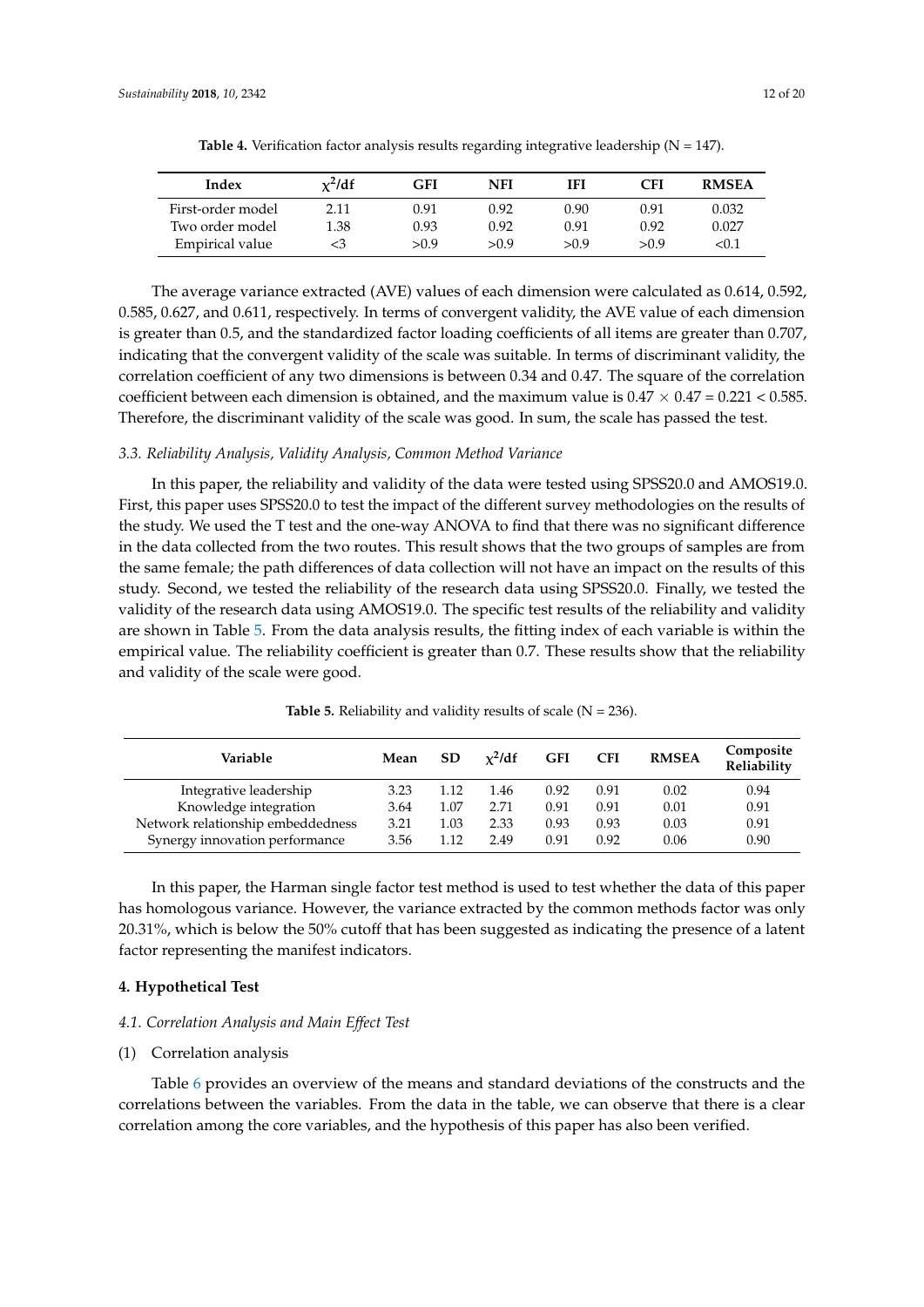| Variable                          | Mean | <b>SD</b> |           | $\overline{2}$ | 3                    | 4          | 5                    | 6         |           | 8 |
|-----------------------------------|------|-----------|-----------|----------------|----------------------|------------|----------------------|-----------|-----------|---|
| Enterprise size                   | 2.08 | 1.017     |           |                |                      |            |                      |           |           |   |
| Enterprise Industry               | 1.81 | 1.324     | 0.122     |                |                      |            |                      |           |           |   |
| Enterprise area                   | 2.19 | 1.225     | $0.119**$ | 0.332          |                      |            |                      |           |           |   |
| Enterprise nature                 | 2.10 | 1.167     | 0.213     | $0.421*$       | 0.312                |            |                      |           |           |   |
| Integrative leadership            | 3.23 | 1.122     | $0.038*$  | 0.207          | $0.329**$            | 0.212      |                      |           |           |   |
| Knowledge integration             | 3.64 | 1.073     | 0.005     | $0.087*$       | 0.313                | $0.237*$   | $0.023**$            |           |           |   |
| Network relationship embeddedness | 3.21 | 1.031     | $0.107*$  | 0.213          | $0.239$ <sup>*</sup> | 0.154      | $0.212**$            | $0.356*$  |           |   |
| Synergy innovation performance    | 3.56 | 1.121     | 0.214     | $0.136*$       | 0.211                | $0.313***$ | $0.145$ <sup>*</sup> | $0.236**$ | $0.162**$ |   |

<span id="page-12-0"></span>Table 6. Means, Standard Deviations, and Correlations among the core Variables.

\* *p* < 0.05 level (2-tailed); \*\* *p* < 0.01 level (2-tailed); \*\*\* *p* < 0.001 level (2-tailed).

#### (2) Main effect test  $\sum_{i=1}^n \mathbf{I}_i$  the first step of our analysis, we test  $\sum_{i=1}^n \mathbf{I}_i$

In the first step of our analysis, we tested the main effect using MPLUS9.0. Through the structural equation model shown in Figure 2, integrative leadership has a positive impact on enterprise synergy innovation performance ( $\beta = 0.41$ ,  $p = 0.003 < 0.01$ ). Additionally, this model produced a good fit to the data, indicating that the main effect of the model is established, confirming H1.

<span id="page-12-1"></span>

**Figure 2.** Main effect model. Note: \*\*  $p < 0.01$ ; Model fit:  $\chi^2/\text{df} = 2.206$ , GFI = 0.91, CFI = 0.93, RMSEA = 0.032.

#### *4.2. Structural Model Test*

For the rigor of data analysis, we have worked through four steps to test the structural model; the final model is shown in Figure [3.](#page-13-0) In the first step, the demographic variables are put into the model as control variables. Then, all control variables are transformed into dummy variables in the model. The enterprise size variable is divided into three groups: the low group (under the people of 100), the medium group (101 to 499 people), and the high group (above 500 people). The industries variable is divided into four groups: machinery manufacturing, electronics manufacturing, clothing and other. The enterprise areas' variable is divided into three groups: northern China, southern China, and northeastern China. The enterprise nature variable is divided into three groups: private enterprise, foreign companies, other companies. In the fitting model, the control variables, only including enterprise size, influence the enterprise synergy innovation in the supply chain cooperative network. Enterprise size positively influences the knowledge integration (β = 0.132,  $p = 0.014 < 0.05$ ) and network relationship embeddedness ( $\beta = 0.253$ ,  $p = 0.021 < 0.05$ ). At the same time, enterprise size positively influences enterprise synergy innovation ( $\beta = 0.097$ ,  $p = 0.008 < 0.01$ ).

In the second step, we incorporated integrative leadership, knowledge integration and network relationship embeddedness into the model and test the effect of integrative leadership on knowledge integration and network relationship embeddedness. The purpose of this step is to examine the possibility of two mediating variables between the integrative leadership and enterprise synergy innovation performance. From the results of the test (digital display in parentheses), integrative leadership has a positive impact on knowledge integration and network relationship embeddedness (β = 0.258, *p* = 0.026 < 0.05; β = 0.413, *p* = 0.007 < 0.01). Thus, we judged initially that there may be two mediation variables between integrative leadership and enterprise synergy innovation performance.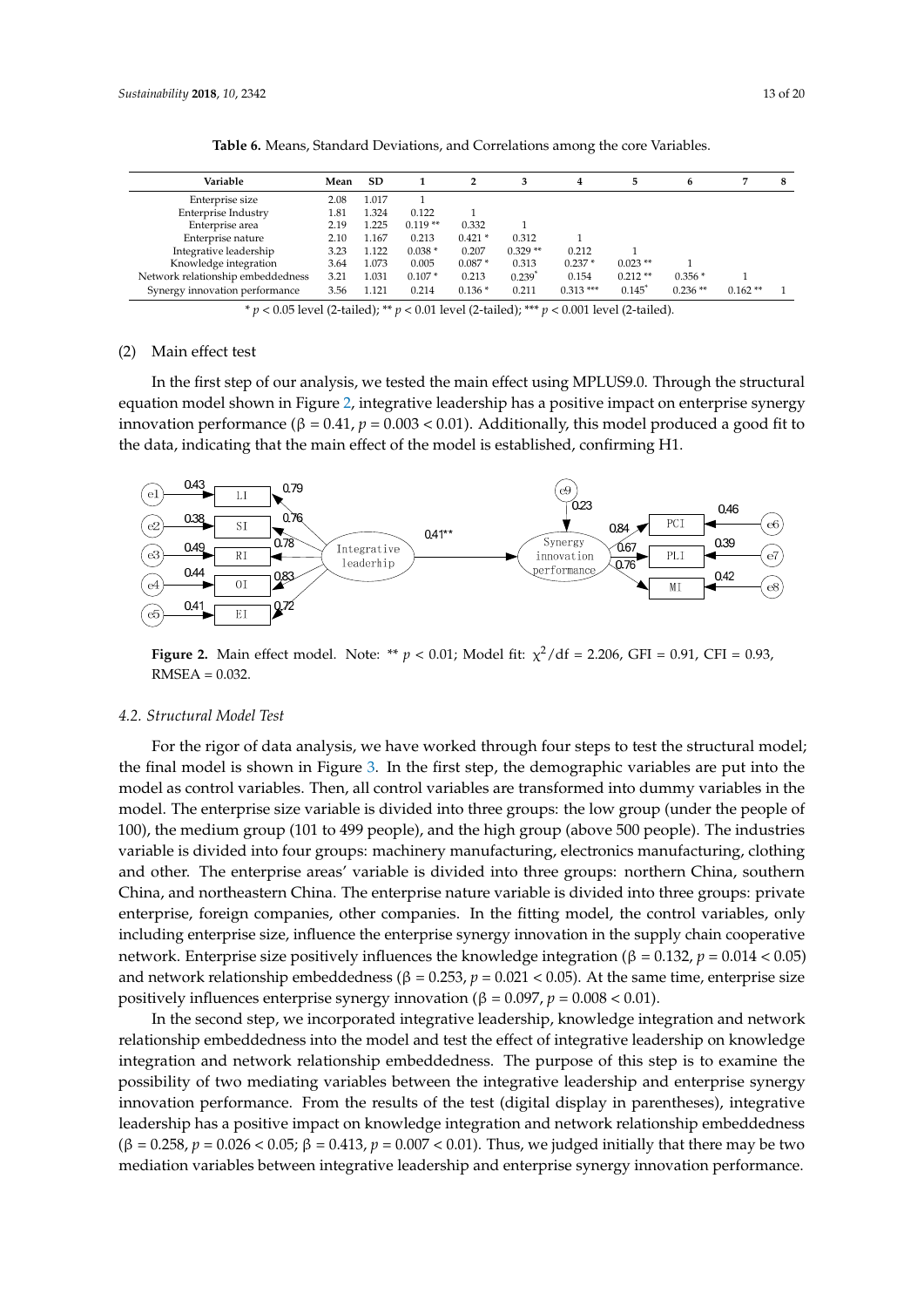

<span id="page-13-0"></span>

**Figure 3.** Structural model with standardized regression coefficients. Note: \*\*  $p < 0.01$ ; \*  $p < 0.05$ ; Model fit:  $\chi^2/df = 1.26$ , CFI = 0.956, TFI = 0.937, RSMEA = 0.027. fit:  $\chi^2$ /df = 1.26, CFI = 0.956, TFI = 0.937, RSMEA = 0.027.

In the third step, we incorporated integrative leadership, knowledge integration, network relationship embeddedness, and enterprise synergy innovation performance into a new model to examine the multiple effects of the mediating variables. From the results of the test, integrative leadership has a positive impact on enterprise synergy innovation performance. Integrative leadership has a positive impact on knowledge integration and network relationship embeddedness, respectively  $(β = 0.376, p = 0.003 < 0.01; β = 0.427, p = 0.008 < 0.01)$ . Therefore, H2 and H5 are confirmed. Knowledge integration and network relationship embeddedness have a positive impact on enterprise synergy innovation performance ( $\beta = 0.241$ ,  $p = 0.006 < 0.01$ ;  $\beta = 0.409$ ,  $p = 0.007 < 0.01$ ). Therefore, H3 and H6 are confirmed. It can be concluded that knowledge integration and network relationship embeddedness play a mediation role between integrative leadership and enterprise synergy innovation performance. Therefore, H4 and H7 are confirmed. In addition, network relationship embeddedness has a positive impact on knowledge integration (β = 0.312,  $p = 0.037 < 0.05$ ), thus confirming H8. This result shows that knowledge integration and network relationship embeddedness play a sequenced mediation role between integrative leadership and enterprise synergy innovation performance, thus confirming H9. Additionally, the fitting index of the above model is  $\chi^2/df = 1.26$ , CFI = 0.956, TFI = 0.937, RSMEA = 0.027, which are within acceptable limits. To further determine whether knowledge integration and network relationship embeddedness play a partial mediating role or a complete mediating role, we removed the path between integrative leadership and enterprise synergy innovation performance, then tested the mediation effect again. The results show that knowledge integration and network relationship embeddedness continue to have a mediation role between integrative leadership and enterprise synergy innovation performance. However, the fitting index of this model is  $\chi^2$ /df = 5.18, CFI = 0.893, TFI = 0.901, RSMEA = 0.089. Compared with the previous model, the fitting index is obviously worse. Therefore, this study accepts the partial mediation model, which is more accurate.

In the final step, we set the bootstrap sampling to 3000 then test the program of mediation effect using MPLUS7.0. The specific results are shown in Table [7.](#page-14-0) In this operation, the mediation effects of the different paths and the intensity differences of mediation variables were examined. We set the path coefficient between integrative leadership and network relationship embeddedness to a1 and the path coefficient between network relationship embeddedness and enterprise synergy innovation performance to b1. Additionally, we set the path coefficient between integrative leadership and knowledge integration to a2 and the path coefficient between knowledge integration and enterprise synergy innovation performance to b2. We set the path coefficient between network relationship embeddedness and knowledge integration to c1. Therefore, the level of different mediation effects is  $M1 = a1b1$ ,  $M2 = a2b2$ , and  $M3 = a1c1b2$ . The total mediation effect is  $M = M1 + M2 + M3$ . The comparison between different mediation effects was  $DM1 = M3 - M1$ ,  $DM2 = M3 - M2$ , and  $DM3$  $= M1 - M2$ . From the data analysis, it can be observed that, in the mediation effect of network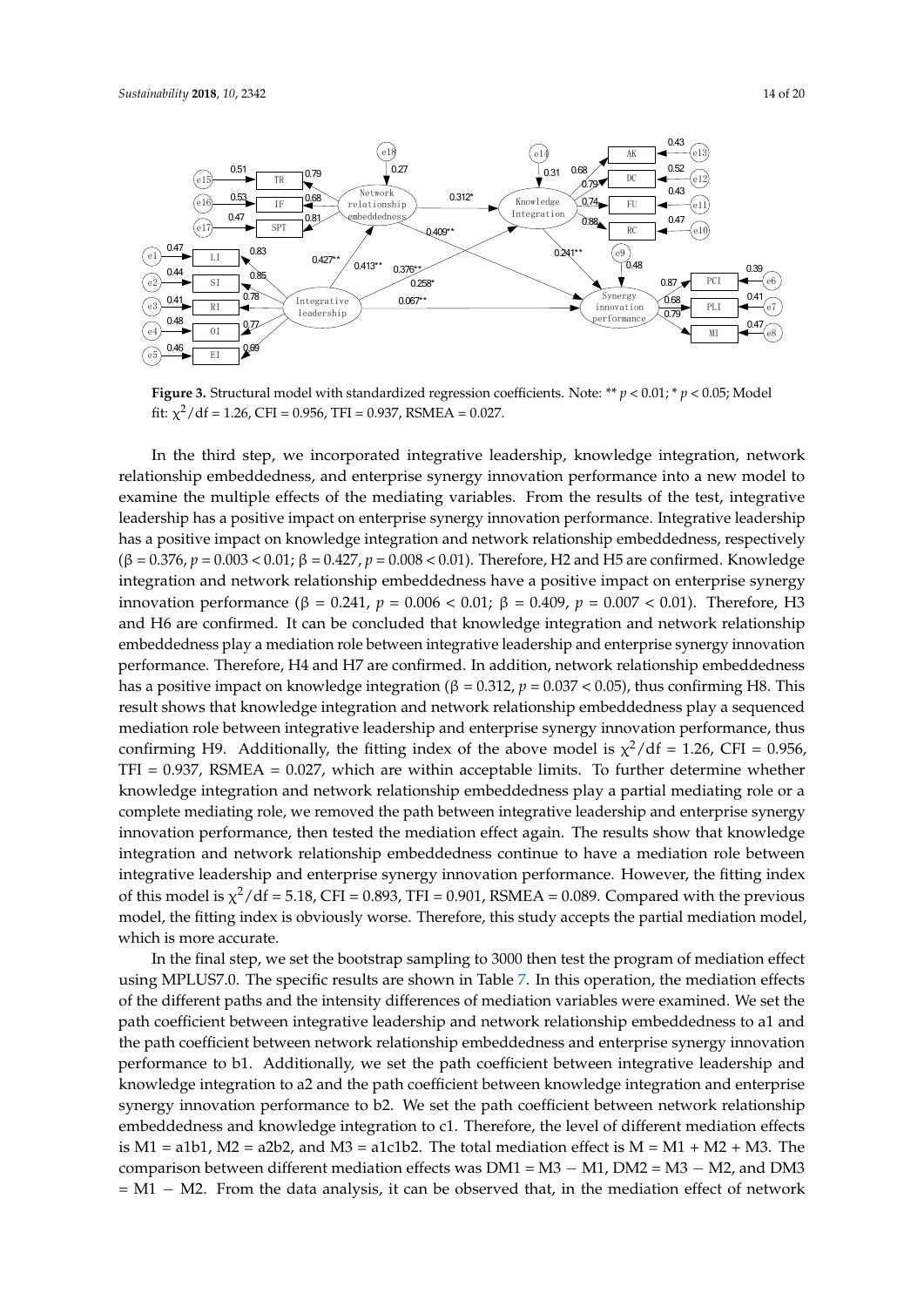relationship embeddedness and knowledge integration, the sequenced mediation effect of both are verified. From the perspective of a mediation effects comparison, in the partial mediation role of knowledge integration and network relationship embeddedness, there is no significant difference between the integrative leadership and the enterprise synergy innovation performance; however, their single mediating roles are greater than the sequenced mediating role of knowledge integration and network relationship embeddedness.

<span id="page-14-0"></span>

| <b>Mediation Model</b> | PE      | <b>Upper Limit</b> | <b>Lower Limit</b> | <b>Judging Standard</b>                                                                                       | Conclusion                                         |
|------------------------|---------|--------------------|--------------------|---------------------------------------------------------------------------------------------------------------|----------------------------------------------------|
| M1: IL-NRE-SIP         | 0.17    | 0.078              | 0.214              |                                                                                                               | The mediating effect<br>holds, confirming H7       |
| M2: IL-KI-SIP          | 0.09    | 0.172              | 0.308              | The corresponding                                                                                             | The mediating effect<br>holds, confirming H4       |
| M3: IL-NRE-KI-SIP      | 0.03    | 0.321              | 0.513              | interval of point estimates<br>whether it contains 0.<br>Including $0$ is not<br>significant, not including 0 | The mediating effect<br>holds, confirming H9       |
| $DM1 = M3 - M1$        | $-0.14$ | $-0.109$           | $-0.007$           |                                                                                                               | Significantly, the M1<br>effect is greater than M3 |
| $DM2 = M3 - M2$        | $-0.06$ | $-0.321$           | $-0.061$           | is significant                                                                                                | Significantly, the M2<br>effect is greater than M3 |
| $DM3 = M1 - M2$        | 0.08    | $-0.098$           | 0.238              |                                                                                                               | Not significant, M1, M2<br>effect quite            |

**Table 7.** Mediating effect strength test.

Note: IL represents integrative leadership, NRE represents network relationship embeddedness, SIP represents synergy innovation performance, and KI represents knowledge integration. PE represents point estimation.

#### **5. Discussion and Revelation**

#### *5.1. Discussion of the Results and Theoretical Contribution*

We conducted an empirical analysis on the relationships among integrative leadership, knowledge integration, network relationship embeddedness, and enterprise synergy innovation performance. This study seeks to draw the attention of managers in a supply chain cooperative network toward the role of integrative leadership, knowledge integration and network relationship embeddedness so as to promote enterprise synergy innovation performance. The study also demonstrates that the relationship among members in cooperative networks exerts significant influence on knowledge integration [\[14,](#page-17-8)[50,](#page-18-18)[51\]](#page-18-19) and enterprise synergy innovation performance [\[52,](#page-18-20)[53\]](#page-18-21). The theoretical contributions of this study are as follows:

First, integrative leadership is conducive to the improvement of the synergy innovation performance among enterprises in a supply chain cooperative network. This conclusion verifies the conjecture of the relationship between the core enterprise leadership and enterprise synergy innovation performance in a supply chain cooperative network [\[18–](#page-17-12)[20\]](#page-17-14). In previous studies, scholars have demonstrated the positive effects of cross-border cooperation and consistency of strategic goals on cooperation innovation among organizations in cooperative networks [\[4,](#page-16-3)[32\]](#page-18-0). However, these studies did not emphasize the role of leadership among organizations in cooperative networks. The core elements of integrative leadership, such as relationship integration and strategic decision integration, have positive impacts on the cross-border cooperation and the consistency of strategic goals among organizations. The conclusions of the study not only further confirm the views of previous scholars [\[4,](#page-16-3)[31\]](#page-17-24), but also enrich the theory of inter-organizational leadership and the research perspectives of the enterprise synergy innovation performance in a supply chain collaboration network. At the same time, this study analyzes the connotation of integrative leadership and developed its scale, which will further enrich theoretical and practical research on integrative leadership [\[16](#page-17-10)[,17\]](#page-17-11).

Second, knowledge integration plays a partial mediating role between integrative leadership and enterprise synergy innovation performance. Scholars have confirmed that integrative leadership can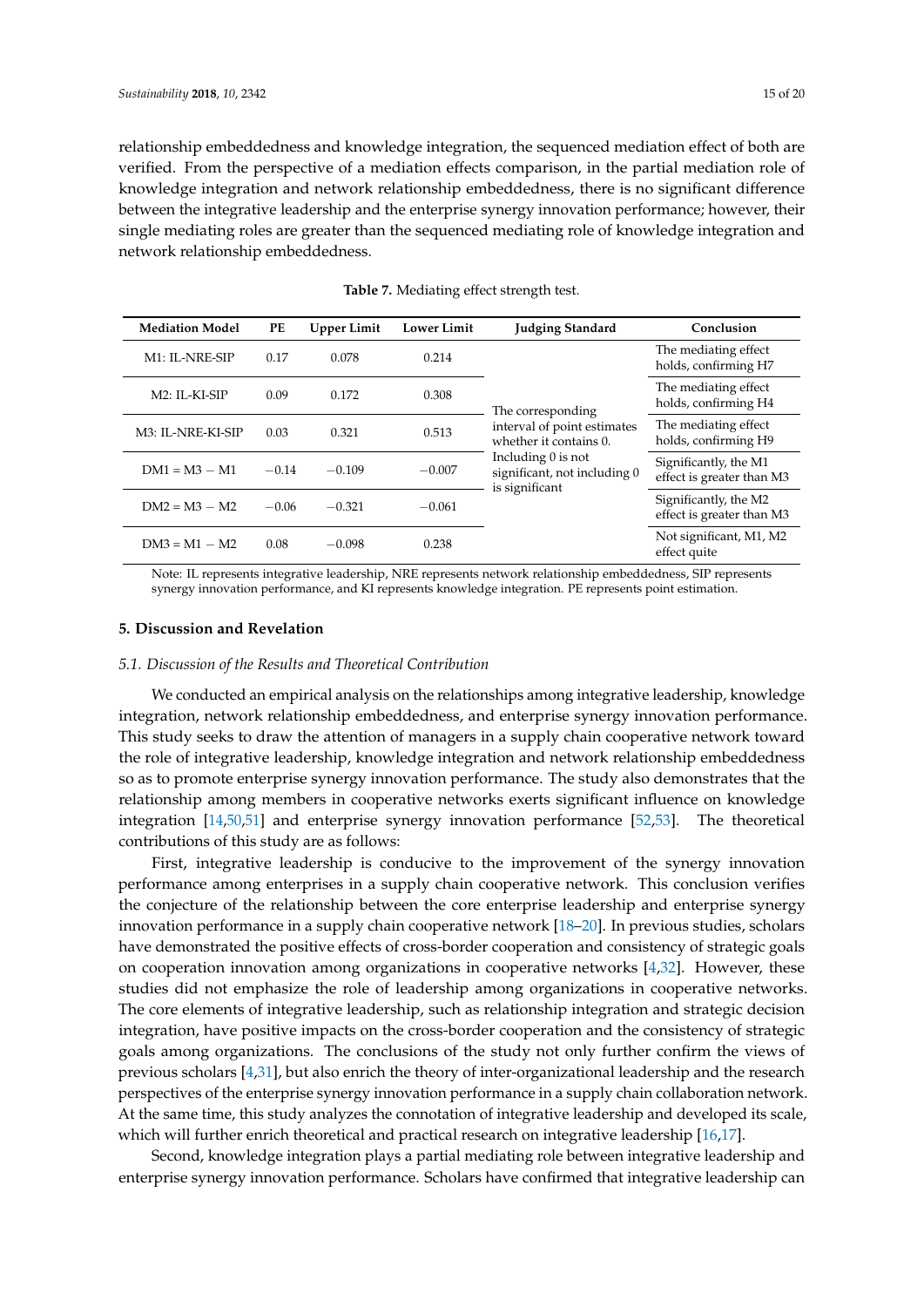ensure cross-border cooperation among organizations in cooperative networks [\[18](#page-17-12)[,20](#page-17-14)[,53\]](#page-18-21). The positive effect of cross-border cooperation on knowledge integration has been confirmed by scholars [\[34\]](#page-18-2), and it is also true in a supply chain cooperation network [\[38\]](#page-18-6). Knowledge integration can bring new knowledge and resources to the enterprise, and it is conducive to carrying out innovation activities among partners, thereby enhancing collaborative innovation performance [\[39\]](#page-18-7). The conclusions of this study confirm that integrative leadership is the key influencing factor of knowledge integration among enterprises in a supply chain cooperative network. On the other hand, knowledge integration plays an important role in bridging integrative leadership and collaborative innovation performance among enterprises in a supply chain cooperative network.

Third, network relationship embeddedness plays a partial mediating role between integrative leadership and enterprise synergy innovation performance. The good communication mechanism and information sharing mechanism established by integrative leadership can achieve trust among enterprises in a supply chain cooperation network. The positive impact of trust on network relationship embeddedness has been confirmed by scholars [\[47](#page-18-15)[,48\]](#page-18-16). Therefore, the study concluded that integrative leadership not only can affect knowledge integration, but also can influence the establishment and maintenance of relationships among enterprises in a supply chain cooperative network. In addition, the positive effect of network relationship embeddedness on knowledge integration has been confirmed and the positive effect of network relationship embeddedness on collaborative innovation performance among enterprises in a supply chain cooperative network has also been confirmed. The research conclusions also emphasize the joint effects of integrative leadership, network relationship embeddedness, and knowledge integration on collaborative innovation performance among enterprises in a supply chain cooperative network. That is, integrative leadership influences knowledge integration through network relationship embeddedness, and knowledge integration then influences collaborative innovation performance among enterprises in a supply chain cooperative network.

Finally, this study finds that the partial mediating role of knowledge integration and network relationship embeddedness has no significant difference between integrative leadership and the enterprise synergy innovation performance; however, their single mediating roles are greater than their sequenced mediating roles. Therefore, we further confirmed the important roles of knowledge and relationships for enterprise synergy innovation performance [\[22,](#page-17-16)[23\]](#page-17-17). Furthermore, this study clarifies the role of the relationship between enterprises. Specifically, the relationship between enterprises has a positive effect on knowledge integration, thus improving the enterprise synergy innovation performance in the supply chain cooperative network.

#### *5.2. Management Inspiration*

According to this paper's conclusion, three points of management inspiration are proposed; we hope that these recommendations will be helpful for companies that participate in the supply chain network to gain a competitive advantage.

First, the core enterprise should adopt an integrative leadership style and play a leading role in a supply chain cooperative network. Ideally, the enterprise in a cooperation network should be 'all for one and one for all'. However, due to divergent interests, there will be information asymmetry and opportunistic behavior in a cooperative network. This observation requires the core enterprise to exert its influence and guidance, such as encouraging enterprises in a cooperative network to participate in decision and plan making to reduce the incidence of opportunistic behavior. In addition, before project cooperation, the core business should guide other enterprises to develop a fair performance allocation mechanism as well as a contingency plan that will ensure the completion of cooperation projects; it should also develop a scheme to increase the communication frequency among enterprises.

Second, the core enterprise in a supply chain cooperative network should pay attention to the key effect of knowledge integration on the enterprise synergy innovation performance in a supply chain cooperative network. Knowledge acquisition, deconstruction, fusion, and reconstruction are crucial to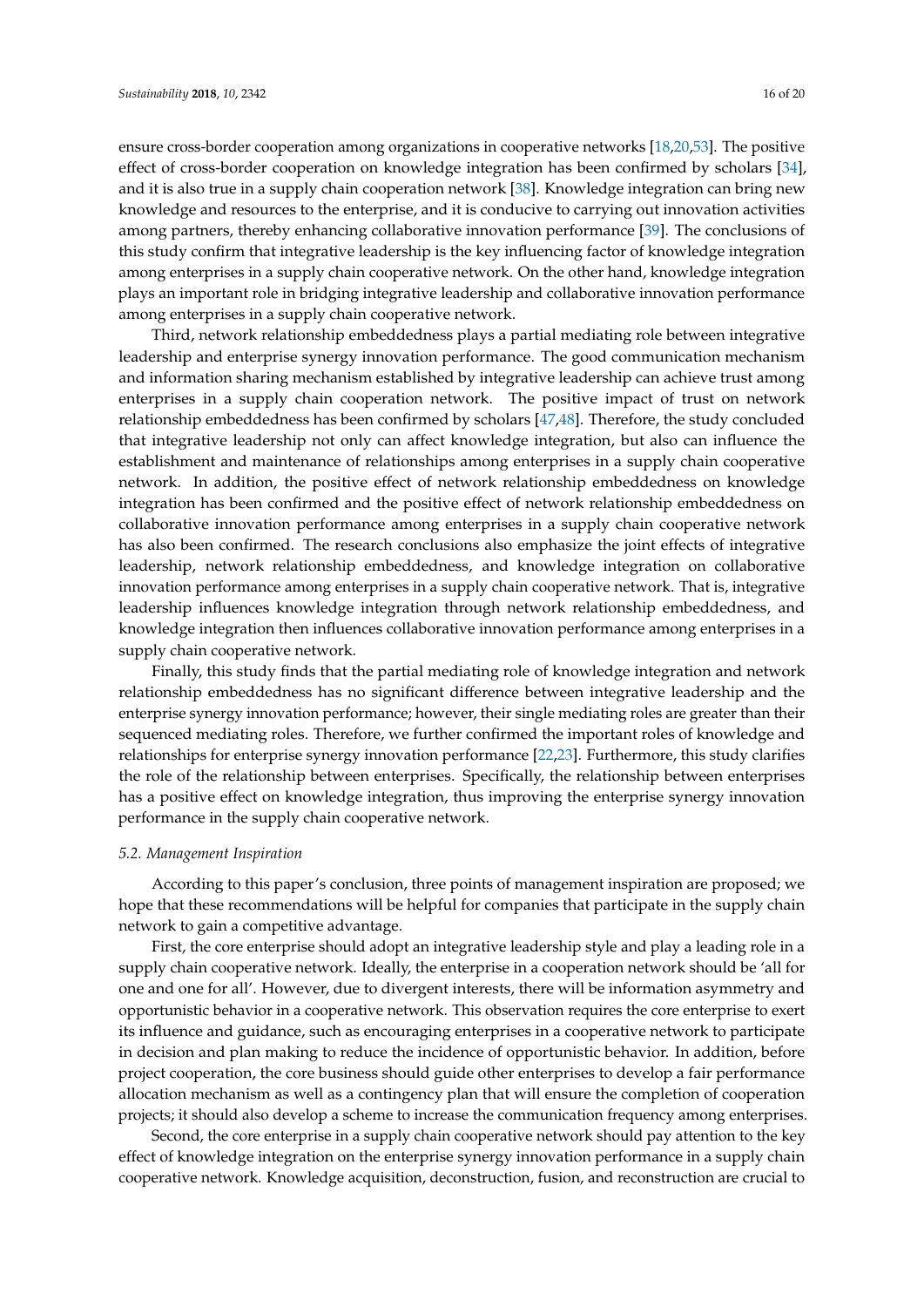the improvement of collaborative innovation performance. Therefore, on one hand, the integrative leader must ensure the smooth flow of knowledge and resources within the cooperation network. On the other hand, they must also establish the cooperation relationship with the organizations outside the cooperation network to integrate the key resources and knowledge into their cooperation network.

Third, integrative leaders should pay attention to the positive effects of network relationship embeddedness on the enterprise synergy innovation performance. The result of data analysis has shown that knowledge integration and networking relationship embeddedness have equal status between integrative leadership and enterprise synergy innovation performance. Therefore, the core business not only needs to be concerned with the exchange of resources and technologies among enterprises but also to care about the emotional communication between them. On one hand, the core business needs to integrate and maintain relationships among enterprises, improving enterprise openness and knowledge absorption capabilities as well as promoting knowledge integration. On the other hand, the core business needs to fully step into its leading role, such as by encouraging emotional communication among enterprises, improving mutual trust, promoting information sharing, and confronting problems together. The integrative leader needs to provide a stable cooperation environment for the supply chain cooperation network through the establishment and maintenance of relationships among enterprises. When the enterprise is in a stable cooperative network, it is more likely to promote knowledge integration and improve synergy innovation performance among enterprises in a supply chain cooperative network.

#### *5.3. Research Limitations*

This study has certain limitations. First, most of the variables used in this paper are multidimensional variables; however, in the hypothesis test, we did not conduct a data analysis for each dimension of these variables. Therefore, the ensuing research needs to be conducted on multiple dimensions to fully understand the multidimensional connotation of variables. Second, although this paper analyzed the control variables such as the size of enterprises and the nature of enterprises, their sample size is limited. Therefore, in the ensuing research, it is necessary to further expand the sample size to delve deeper. Finally, in the ensuing studies, other scenario variables should be considered, such as organizational openness and organizational willingness to cooperate, as they may also may result in the biased conclusions of this study.

**Author Contributions:** D.Z. and X.S. conceived and designed the experiments; D.Z. and S.Z. performed the experiments; D.Z. and X.S. analyzed the data; Y.L. contributed reagents/materials/analysis tools; D.Z. wrote the paper; H.Z. supported the research.

**Funding:** This research was funded by The Natural Science Foundation of China (71672029), The Fundamental Research Funds for the Central Universities (N170606002), and Macao Polytechnic Institute (RP/OTHER-01/2017) for the financial support of the research project.

**Conflicts of Interest:** The authors declare no conflict of interest.

#### **References**

- <span id="page-16-0"></span>1. Chesbrough, H. Open innovation: How companies actually do it. *Harv. Bus. Rev.* **2003**, *81*, 12–14. [\[PubMed\]](http://www.ncbi.nlm.nih.gov/pubmed/12858705)
- <span id="page-16-1"></span>2. Fawcett, S.E.; Jones, S.L.; Fawcett, A.M. Supply chain trust: The catalyst for collaborative innovation. *Bus. Horiz.* **2012**, *55*, 163–178. [\[CrossRef\]](http://dx.doi.org/10.1016/j.bushor.2011.11.004)
- <span id="page-16-2"></span>3. Mazzola, E.; Perrone, G.; Kamuriwo, D.S. Network embeddedness and new product development in the biopharmaceutical industry: The moderating role of open innovation flow. *Int. J. Product. Econ.* **2015**, *160*, 106–119. [\[CrossRef\]](http://dx.doi.org/10.1016/j.ijpe.2014.10.002)
- <span id="page-16-3"></span>4. Chang, C.W.; Chiang, D.M.; Pai, F.Y. Cooperative strategy in supply chain networks. *Ind. Mark. Manag.* **2012**, *41*, 1114–1124. [\[CrossRef\]](http://dx.doi.org/10.1016/j.indmarman.2012.04.011)
- <span id="page-16-4"></span>5. Ganesan, S.; George, M.; Jap, S.; Palmatier, W.R.; Weitz, B. Supply Chain Management and Retailer Performance: Emerging Trends, Issues, and Implications for Research and Practice. *J. Retail.* **2009**, *85*, 84–94. [\[CrossRef\]](http://dx.doi.org/10.1016/j.jretai.2008.12.001)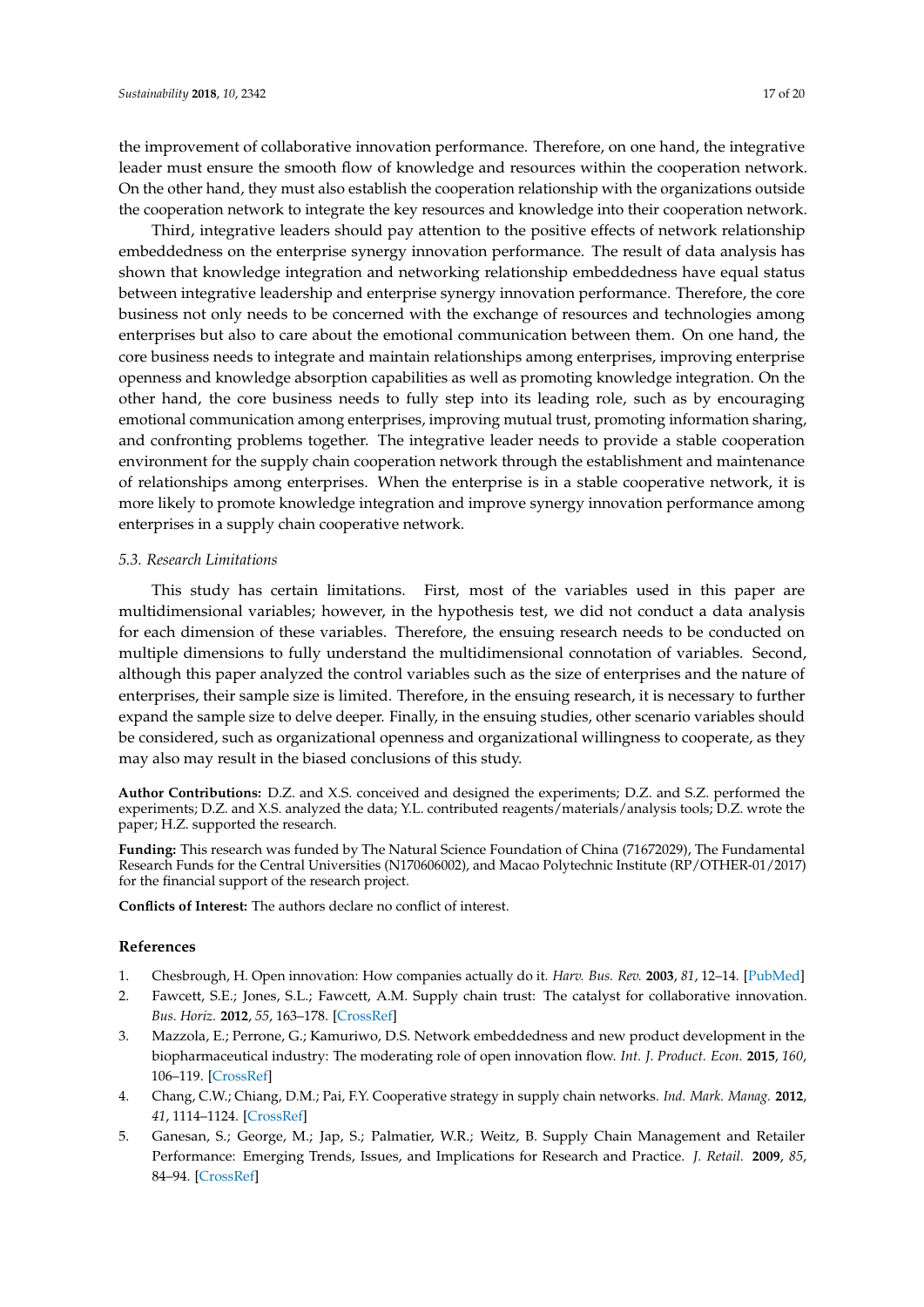- <span id="page-17-0"></span>6. Shankar, V.; Inman, J.J.; Mantrala, M.; Kelley, E.; Rizley, R. Innovations in Shopper Marketing: Current Insights and Future Research Issues. *J. Retail.* **2011**, *87*, 29–42. [\[CrossRef\]](http://dx.doi.org/10.1016/j.jretai.2011.04.007)
- <span id="page-17-1"></span>7. Li, S.; Ragu-Nathan, B.; Ragu-Nathan, T.S.; Rao, S.S. The impact of supply chain management practices on competitive advantage and organizational performance. *Omega* **2006**, *34*, 107–124. [\[CrossRef\]](http://dx.doi.org/10.1016/j.omega.2004.08.002)
- <span id="page-17-2"></span>8. Tan, K.C.; Lyman, S.B.; Wisner, J.D. Supply chain management: A strategic perspective. *Int. J. Oper. Prod. Manag.* **2002**, *22*, 614–631.
- <span id="page-17-3"></span>9. Stadtler, H. Supply chain management and advanced planning—Basics, overview and challenges. *Eur. J. Oper. Res.* **2005**, *163*, 575–588. [\[CrossRef\]](http://dx.doi.org/10.1016/j.ejor.2004.03.001)
- <span id="page-17-4"></span>10. Qrunfleh, S.; Tarafdar, M. Lean and agile supply chain strategies and supply chain responsiveness: The role of strategic supplier partnership and postponement. *Supply Chain Manag.* **2013**, *18*, 571–582. [\[CrossRef\]](http://dx.doi.org/10.1108/SCM-01-2013-0015)
- <span id="page-17-5"></span>11. Carnovale, S.; Yeniyurt, S. The Role of Ego Network Structure in Facilitating Ego Network Innovations. *J. Supply Chain Manag.* **2015**, *51*, 22–46. [\[CrossRef\]](http://dx.doi.org/10.1111/jscm.12075)
- <span id="page-17-6"></span>12. Yan, T.; Azadegan, A. Comparing inter-organizational new product development strategies: Buy or ally; Supply-chain or non-supply-chain partners? *Int. J. Prod. Econ.* **2017**, *183*, 21–38. [\[CrossRef\]](http://dx.doi.org/10.1016/j.ijpe.2016.09.023)
- <span id="page-17-7"></span>13. Davis, J.P.; Eisenhardt, K.M. Rotating Leadership and Collaborative Innovation: Recombination Processes in Symbiotic Relationships. *Adm. Sci. Q.* **2012**, *56*, 159–201. [\[CrossRef\]](http://dx.doi.org/10.1177/0001839211428131)
- <span id="page-17-8"></span>14. Du, T.C.; Lai, V.S.; Cheung, W.; Cui, X. Willingness to share information in a supply chain: A partnershipdata-process perspective. *Inf. Manag.* **2012**, *49*, 89–98. [\[CrossRef\]](http://dx.doi.org/10.1016/j.im.2011.10.003)
- <span id="page-17-9"></span>15. Salam, M.A. The mediating role of supply chain collaboration on the relationship between technology, trust and operational performance. *Benchmarking Int. J.* **2017**, *24*, 298–317. [\[CrossRef\]](http://dx.doi.org/10.1108/BIJ-07-2015-0075)
- <span id="page-17-10"></span>16. Crosby, C.; Bryson, M. Integrative leadership and the creation and maintenance of cross-sector collaborations. *Leadersh. Q.* **2010**, *21*, 211–230. [\[CrossRef\]](http://dx.doi.org/10.1016/j.leaqua.2010.01.003)
- <span id="page-17-11"></span>17. Morse, R.S. Integrative public leadership: Catalyzing collaboration to create public value. *Leadersh. Q.* **2010**, *21*, 231–245. [\[CrossRef\]](http://dx.doi.org/10.1016/j.leaqua.2010.01.004)
- <span id="page-17-12"></span>18. Linden, R. *Working Across Boundaries: Making Collaboration Work in Government and Nonprofit Organizations*; Jossey-Bass: San Francisco, CA, USA, 2002.
- <span id="page-17-13"></span>19. Canton, L. *Emergency Management: Concepts and Strategies for Effective Programs*; John Wiley & Sons: Hoboken, NJ, USA, 2007.
- <span id="page-17-14"></span>20. Silvia, C.; McGuire, M. Leading public sector networks: An empirical examination of integrative leadership behaviors. *Leadersh. Q.* **2010**, *21*, 264–277. [\[CrossRef\]](http://dx.doi.org/10.1016/j.leaqua.2010.01.006)
- <span id="page-17-15"></span>21. Cooper, T. Manifest leadership styles in a Caribbean cross-sector network. *Leadersh. Org. Dev. J.* **2016**, *1*, 93–106. [\[CrossRef\]](http://dx.doi.org/10.1108/LODJ-04-2014-0080)
- <span id="page-17-16"></span>22. Chung, C.N.; Luo, X.R. Leadership Succession and Firm Performance in an Emerging Economy: Successor Origin, Relational Embeddedness, and Legitimacy. *Strateg. Manag. J.* **2013**, *3*, 338–357. [\[CrossRef\]](http://dx.doi.org/10.1002/smj.2011)
- <span id="page-17-17"></span>23. Ghazali, R.; Ahmad, M.N.; Zakaria, N.H. The mediating role of knowledge integration in effect of leadership styles on enterprise systems success. *J. Enterp. Inf. Manag.* **2015**, *28*, 531–555. [\[CrossRef\]](http://dx.doi.org/10.1108/JEIM-08-2014-0083)
- <span id="page-17-18"></span>24. Yoon, J.; Rosales, C.; Talluri, S. Inter-firm partnerships–strategic alliances in the pharmaceutical industry. *Int. J. Prod. Res.* **2018**, *56*, 862–881. [\[CrossRef\]](http://dx.doi.org/10.1080/00207543.2017.1397793)
- <span id="page-17-19"></span>25. Kothandaraman, P.; Wilson, D.T. The Future of Competition: Value-Creating Networks. *Ind. Mark. Manag.* **2001**, *30*, 379–389. [\[CrossRef\]](http://dx.doi.org/10.1016/S0019-8501(00)00152-8)
- <span id="page-17-20"></span>26. Lamming, R.; Johnsen, T.; Zheng, J.; Harland, C. An initial classification of supply networks. *Int. J. Oper. Prod. Manag.* **2000**, *20*, 675–691. [\[CrossRef\]](http://dx.doi.org/10.1108/01443570010321667)
- <span id="page-17-21"></span>27. Bryson, J.M.; Stone, M.M. The Design and Implementation of Cross-Sector Collaborations: Propositions from the Literature. *Public Adm. Rev.* **2006**, *66*, 44–55. [\[CrossRef\]](http://dx.doi.org/10.1111/j.1540-6210.2006.00665.x)
- <span id="page-17-22"></span>28. Ozorhon, B.; Abbott, C.; Aouad, G. Integration and leadership as enablers of innovation in construction: Case study. *J. Manag. Eng.* **2013**, *30*, 256–263. [\[CrossRef\]](http://dx.doi.org/10.1061/(ASCE)ME.1943-5479.0000204)
- 29. Glaser, B.G. *Theoretical Sensitivity: Advances in the Methodology of Grounded Theory*; Sociology Press: Mill Valley, CA, USA, 1978.
- <span id="page-17-23"></span>30. Carew, P.J.; Glynn, D. Anti-patterns in agile adoption: A grounded theory case study of one Irish it organisation. *Glob. J. Flex. Syst. Manag.* **2017**, *18*, 275–289. [\[CrossRef\]](http://dx.doi.org/10.1007/s40171-017-0162-8)
- <span id="page-17-24"></span>31. Lei, D.; Slocum, J.W. Global Strategy, Competence-Building and Strategic Alliances. *Calif. Manag. Rev.* **1992**, *35*, 81–97. [\[CrossRef\]](http://dx.doi.org/10.2307/41166714)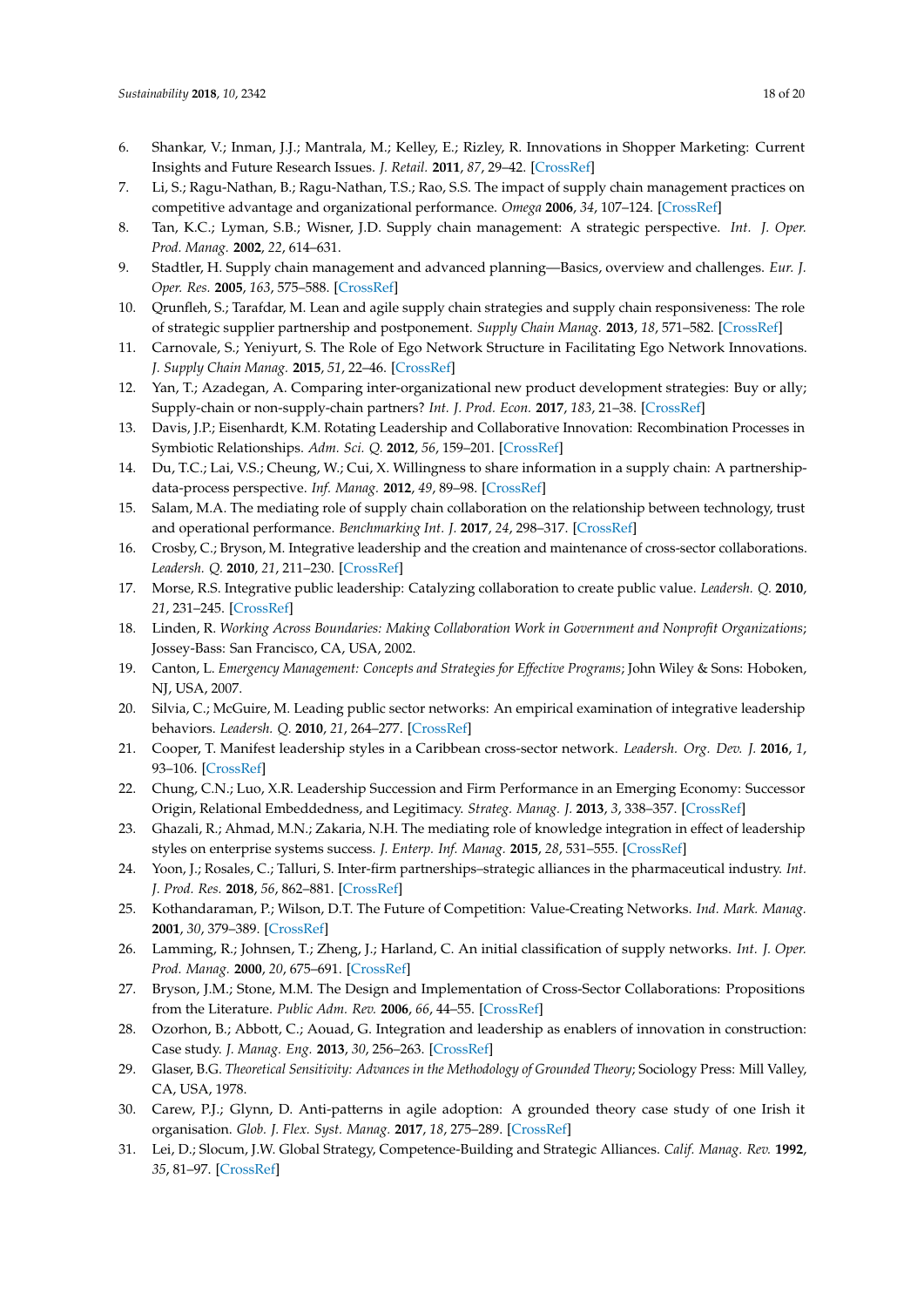- <span id="page-18-0"></span>32. Ahuja, G. Collaboration Networks, Structural Holes, and Innovation: A Longitudinal Study. *Adm. Sci. Q.* **2000**, *45*, 425–455. [\[CrossRef\]](http://dx.doi.org/10.2307/2667105)
- <span id="page-18-1"></span>33. Huang, Y.T. Learning from cooperative inter-organizational relationships: The case of international joint venture. *J. Bus. Ind. Mark.* **2010**, *25*, 454–467. [\[CrossRef\]](http://dx.doi.org/10.1108/08858621011066044)
- <span id="page-18-2"></span>34. Johansson, M.; Axelson, M.; Enberg, C.; Tell, F. Knowledge integration in inter-firm R&D collaboration: How do firms manage problems of coordination and cooperation? In *Knowledge Integration and Innovation: Critical Challenges Facing International Technology-Based Firms*; Oxford University Press: Oxford, UK, 2011; pp. 148–169.
- <span id="page-18-3"></span>35. Kim, M.; Chai, S. The impact of supplier innovativeness, information sharing and strategic sourcing on improving supply chain agility: Global supply chain perspective. *Int. J. Prod. Econ.* **2017**, *187*, 42–52. [\[CrossRef\]](http://dx.doi.org/10.1016/j.ijpe.2017.02.007)
- <span id="page-18-4"></span>36. Ellis, S.C.; Henke, J.W., Jr.; Kull, T.J. The effect of buyer behaviors on preferred customer status and access to supplier technological innovation: An empirical study of supplier perceptions. *Ind. Mark. Manag.* **2012**, *41*, 1259–1269. [\[CrossRef\]](http://dx.doi.org/10.1016/j.indmarman.2012.10.010)
- <span id="page-18-5"></span>37. Un, C.A.; Cuervo-Cazurra, A.; Asakawa, K. R&D Collaborations and Product Innovation. *J. Prod. Innov. Manag.* **2010**, *27*, 673–689.
- <span id="page-18-6"></span>38. Noordhoff, C.; Kyriakopoulos, K.; Moorman, C.; Pauwels, P.; Dellaert, B.G.C. The Bright Side and Dark Side of Embedded Ties in Business-to-Business Innovation. *J. Mark.* **2011**, *75*, 34–52. [\[CrossRef\]](http://dx.doi.org/10.1509/jmkg.75.5.34)
- <span id="page-18-7"></span>39. Zahra, S.A.; Ireland, R.D.; Hitt, M.A. International expansion by new venture firms: International diversity, mode of market entry, technological learning, and performance. *Acad. Manag. J.* **2000**, *43*, 925–950.
- <span id="page-18-8"></span>40. Cummings, J.N. Work Groups, Structural Diversity, and Knowledge Sharing in a Global Organization. *Manag. Sci.* **2004**, *50*, 352–364. [\[CrossRef\]](http://dx.doi.org/10.1287/mnsc.1030.0134)
- <span id="page-18-9"></span>41. Nooteboom, B. Institutions and Forms of Coordination in Innovation Systems. *Org. Stud.* **2000**, *21*, 915–939. [\[CrossRef\]](http://dx.doi.org/10.1177/0170840600215004)
- <span id="page-18-10"></span>42. Granovetter, M. The Strength of Weak Ties: A Network Theory Revisited. *Sociol. Theory* **1983**, *1*, 201–233. [\[CrossRef\]](http://dx.doi.org/10.2307/202051)
- <span id="page-18-11"></span>43. Uzzi, B. Social Structure and Competition in Interfirm Networks: The Paradox of Embeddedness. *Adm. Sci. Q.* **1997**, *42*, 35–67. [\[CrossRef\]](http://dx.doi.org/10.2307/2393808)
- <span id="page-18-12"></span>44. Ramanathan, U.; Gunasekaran, A. Supply chain collaboration: Impact of success in long-term partnerships. *Int. J. Prod. Econ.* **2014**, *147*, 252–259. [\[CrossRef\]](http://dx.doi.org/10.1016/j.ijpe.2012.06.002)
- <span id="page-18-13"></span>45. Pérez, L.; Cambrafierro, J. Learning to work in asymmetric relationships: insights from the computer software industry. *Supply Chain Manag.* **2015**, *20*, 1–10. [\[CrossRef\]](http://dx.doi.org/10.1108/SCM-12-2013-0468)
- <span id="page-18-14"></span>46. Fawcett, S.E.; Mccarter, M.W.; Fawcett, A.M.; Webb, G.S.; Magnan, G.M. Why supply chain collaboration fails: The socio-structural view of resistance to relational strategies. *Supply Chain Manag.* **2015**, *20*, 648–663. [\[CrossRef\]](http://dx.doi.org/10.1108/SCM-08-2015-0331)
- <span id="page-18-15"></span>47. Morgan, R.M.; Hunt, S.D. The Commitment-Trust Theory of Relationship Marketing. *J. Mark.* **1994**, *58*, 20–38. [\[CrossRef\]](http://dx.doi.org/10.2307/1252308)
- <span id="page-18-16"></span>48. Zhao, Y.; Cavusgil, S.T. The effect of supplier's market orientation on manufacturer's trust. *Ind. Mark. Manag.* **2006**, *35*, 405–414. [\[CrossRef\]](http://dx.doi.org/10.1016/j.indmarman.2005.04.001)
- <span id="page-18-17"></span>49. Zhang, M.; Huo, B. The impact of dependence and trust on supply chain integration. *Int. J. Phys. Distrib. Logist. Manag.* **2013**, *43*, 544–563. [\[CrossRef\]](http://dx.doi.org/10.1108/IJPDLM-10-2011-0171)
- <span id="page-18-18"></span>50. Jones, G.R.; George, J.M. The Experience and Evolution of Trust: Implications for Cooperation and Teamwork. *Acad. Manag. Rev.* **1998**, *23*, 531–546. [\[CrossRef\]](http://dx.doi.org/10.5465/amr.1998.926625)
- <span id="page-18-19"></span>51. Chiu, T.H. How network competence and network location influence innovation performance. *J. Bus. Ind. Mark.* **2008**, *24*, 46–55. [\[CrossRef\]](http://dx.doi.org/10.1108/08858620910923694)
- <span id="page-18-20"></span>52. Khan, M.; Hussain, M.; Saber, H.M. Information sharing in a sustainable supply chain. *Int. J. Prod. Econ.* **2016**, *181*, 208–214. [\[CrossRef\]](http://dx.doi.org/10.1016/j.ijpe.2016.04.010)
- <span id="page-18-21"></span>53. Youn, S.; Yang, M.G.; Hong, P. Integrative leadership for effective supply chain implementation: An empirical study of Korean firms. *Int. J. Prod. Econ.* **2012**, *139*, 237–246. [\[CrossRef\]](http://dx.doi.org/10.1016/j.ijpe.2012.04.013)
- <span id="page-18-22"></span>54. Mcevily, B.; Marcus, A. Embedded ties and the acquisition of competitive capabilities. *Strateg. Manag. J.* **2005**, *26*, 1033–1055. [\[CrossRef\]](http://dx.doi.org/10.1002/smj.484)
- <span id="page-18-23"></span>55. Quinn, R.E.; Rohrbaugh, J. A Spatial Model of Effectiveness Criteria: Towards a Competing Values Approach to Organizational Analysis. *Manag. Sci.* **1983**, *29*, 363–377. [\[CrossRef\]](http://dx.doi.org/10.1287/mnsc.29.3.363)